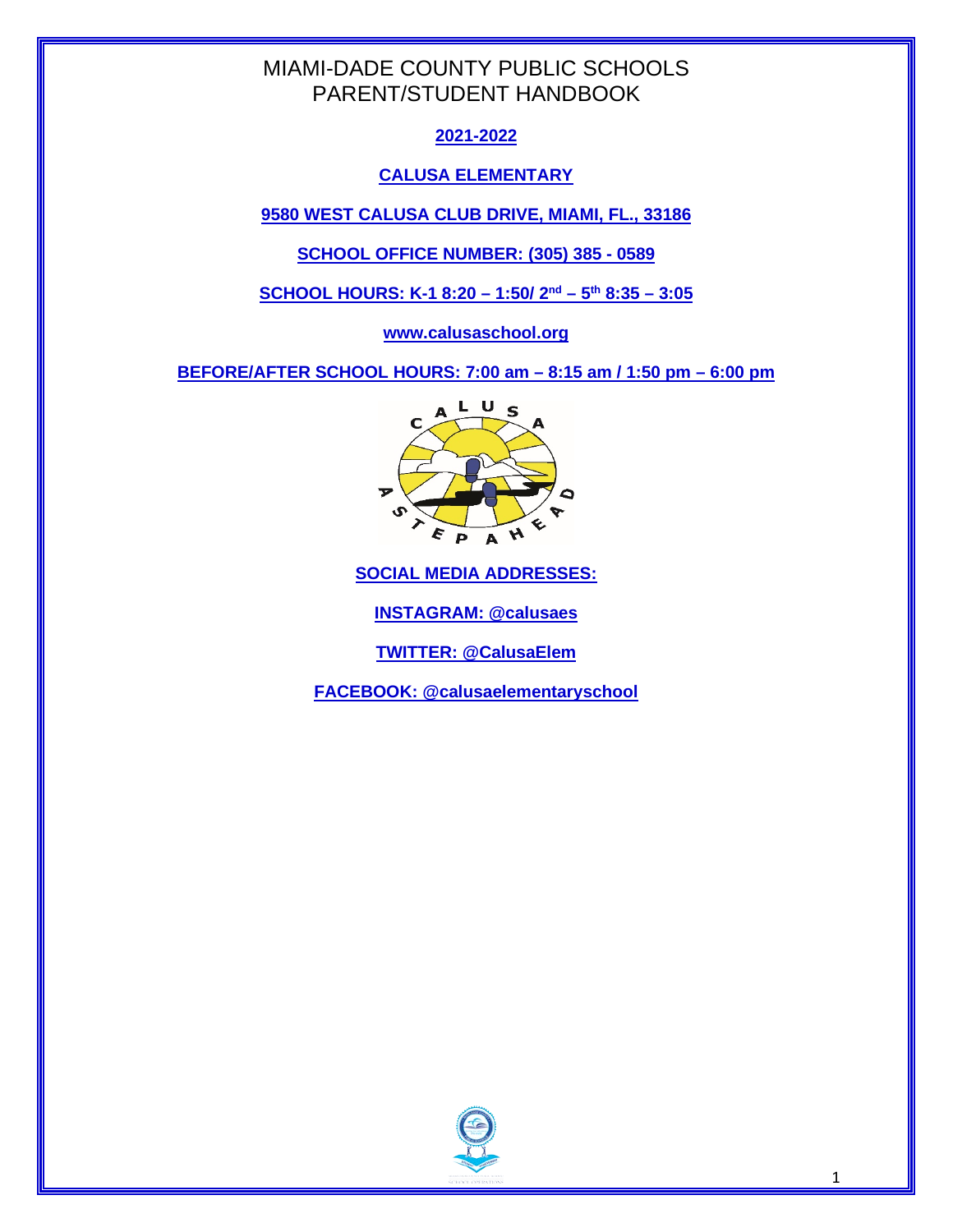Miami-Dade County Public Schools The School Board of Miami-Dade County, Florida

> Ms. Perla Tabares Hantman, Chair Dr. Steve Gallon, Vice Chair Ms. Lucia Baez-Geller Dr. Dorothy Bendross-Mindingall Ms. Christi Fraga Ms. Lubby Navarro Dr. Marta Pérez Ms. Mari Tere Rojas Ms. Luisa Santos

Cori'Anna White, Student Advisor

# **SUPERINTENDENT OF SCHOOLS**

Mr. Alberto M. Carvalho

# **SCHOOL OPERATIONS**

Dr. John D. Pace

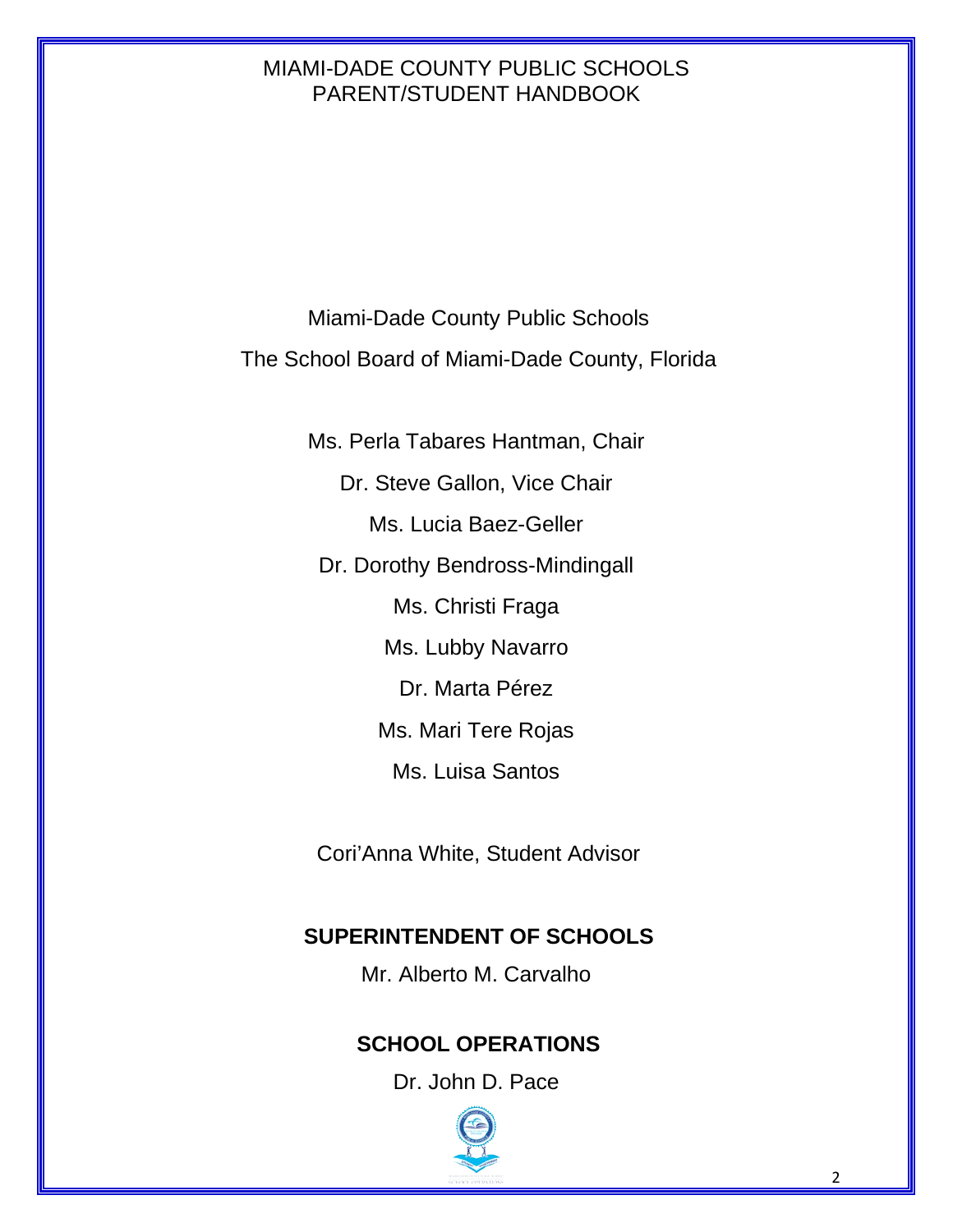# **Deputy Superintendent/Chief Operating Officer**

### **Vision Statement**

*We provide a world class education for every student.* 

### **Mission Statement**

*To be the preeminent provider of the highest quality education that empowers all students to be productive lifelong learners and responsible global citizens.*

#### **Values**

*Excellence - We pursue the highest standards in academic achievement and organizational performance.*

*Equity - We foster an environment that serves all students and aspires to eliminate the achievement gap.* 

*Student Focus - We singularly focus on meeting our students' needs and supporting them in fulfilling their potential.*

*Innovation - We encourage creativity and adaptability to new ideas and methods that will support and improve student learning.*

*Accountability - We accept responsibility for our successes and challenges and seek to transparently share our work in an ethical manner, as we strive towards continuous improvement.*

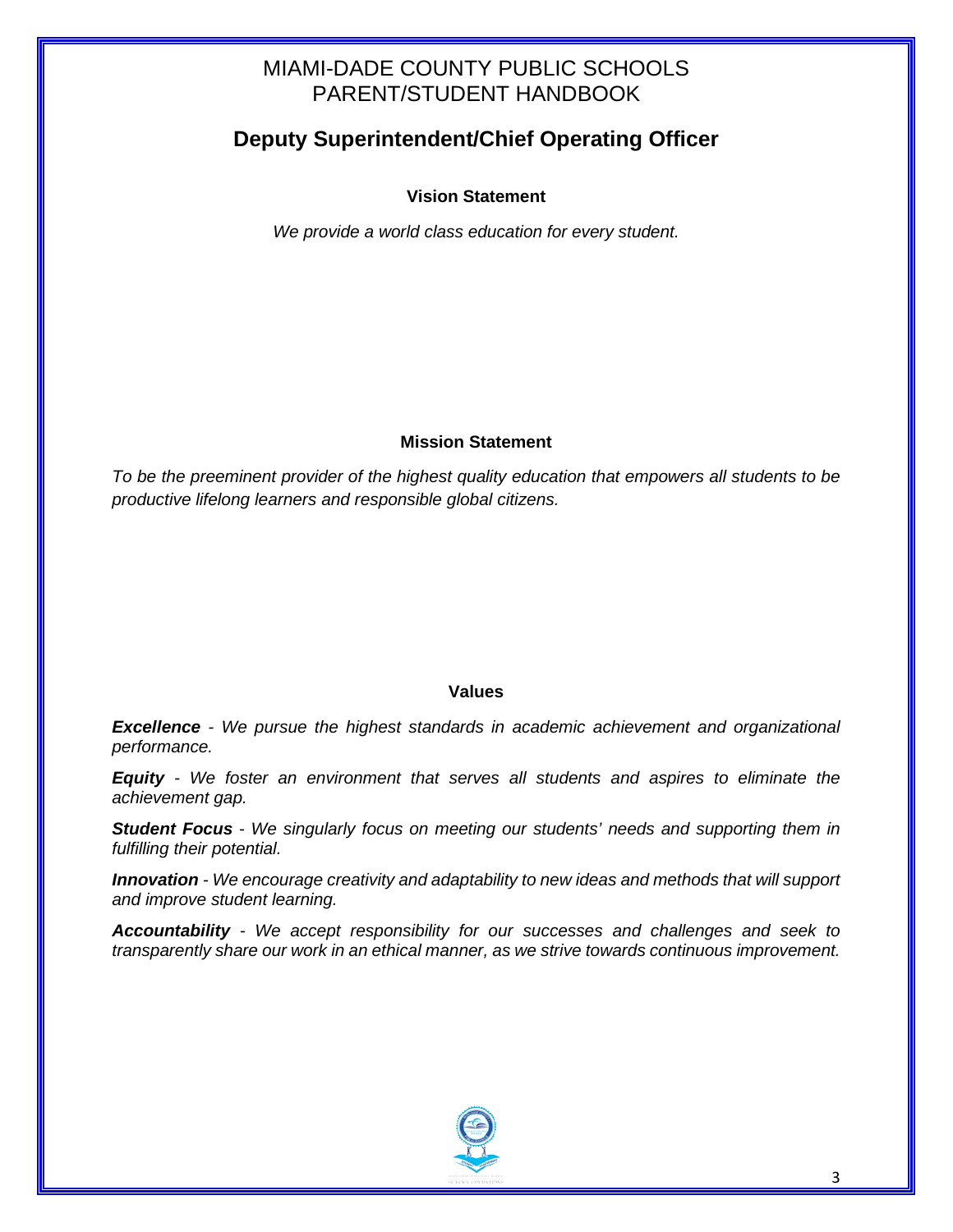# **TABLE OF CONTENTS**

**Message from Principal**

**Message from Assistant Principal**

**School's Mission Statement**

**Feeder Pattern Schools**

# **School Information**

- *Bell Schedule*
- *Early Sign Out*
- *Late Arrival*
- *Lost and Found School Policy*
- *Opening and Closing Hours of Schools*
- *Replacement ID Badges*

# **Important Dates**

- *Back to School Nights - Open House*
- *Interim Progress Reports & Report Card Distribution*
- *School Calendar of Events*

#### **Academic Programs – Student Progression Plan (SPP)**

**Before/After School Care Program & Middle School Enrichment After School Program**

**Bring Your Own Devices (BYOD)**

**Closing of School**

#### **Community School Program**

#### **Dismissal**

- *Bicycles/Skateboards*
- *Rainy Day Dismissal*
- *Students Drop-Off Pick-up*

#### **Emergency Contact Information**

**Fieldtrips** 

**Homework**

#### **Interscholastic Athletics/Intramurals**

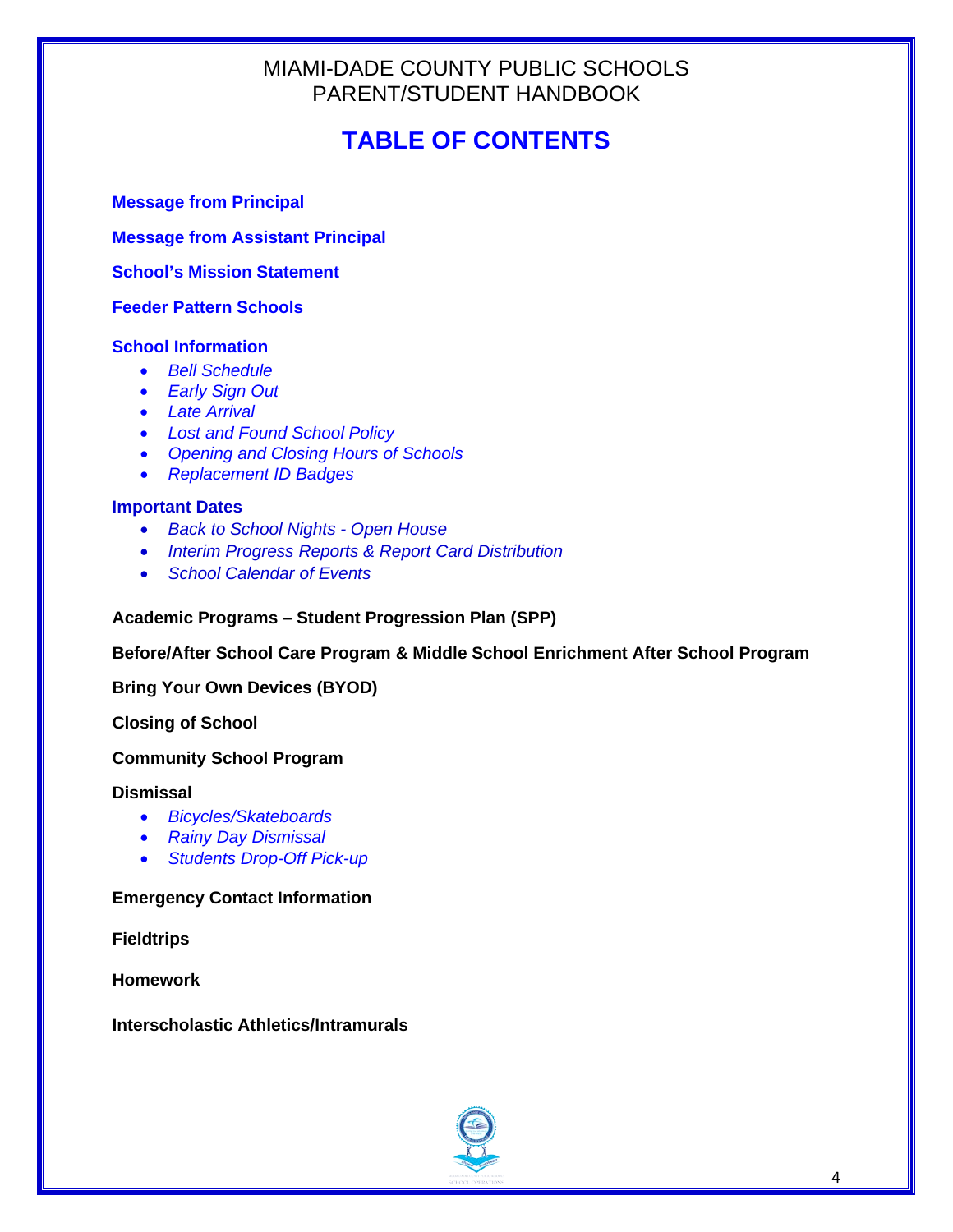### **Mealtime Environment**

- *Free Breakfast*
- *Free/Reduced Price Lunch Program*
- *Meal Prices*
- *PAYPAMS*
- *Peanut-Allergies/Peanut-Free School*

#### **Parent Academy**

#### **Protocols for Addressing Concerns**

#### **Recess**

#### **Safety and Security**

- *Code Yellow/Code Red*
- *Emergency Operations Plan*
- *Fire Drills*
- *Visitors*

#### **School Activities/Clubs**

#### **School Class Pictures Process**

**School Transportation**

**Special Education**

**Student Records**

**Student Services**

**Student Success Centers**

**Toolkits**

• Back to School Toolkit **Transgender**

**Verification of Residency**

**Volunteer Program**

**Appendix A – School Calendars**

**Appendix B – School Board Policies and State Statutes**

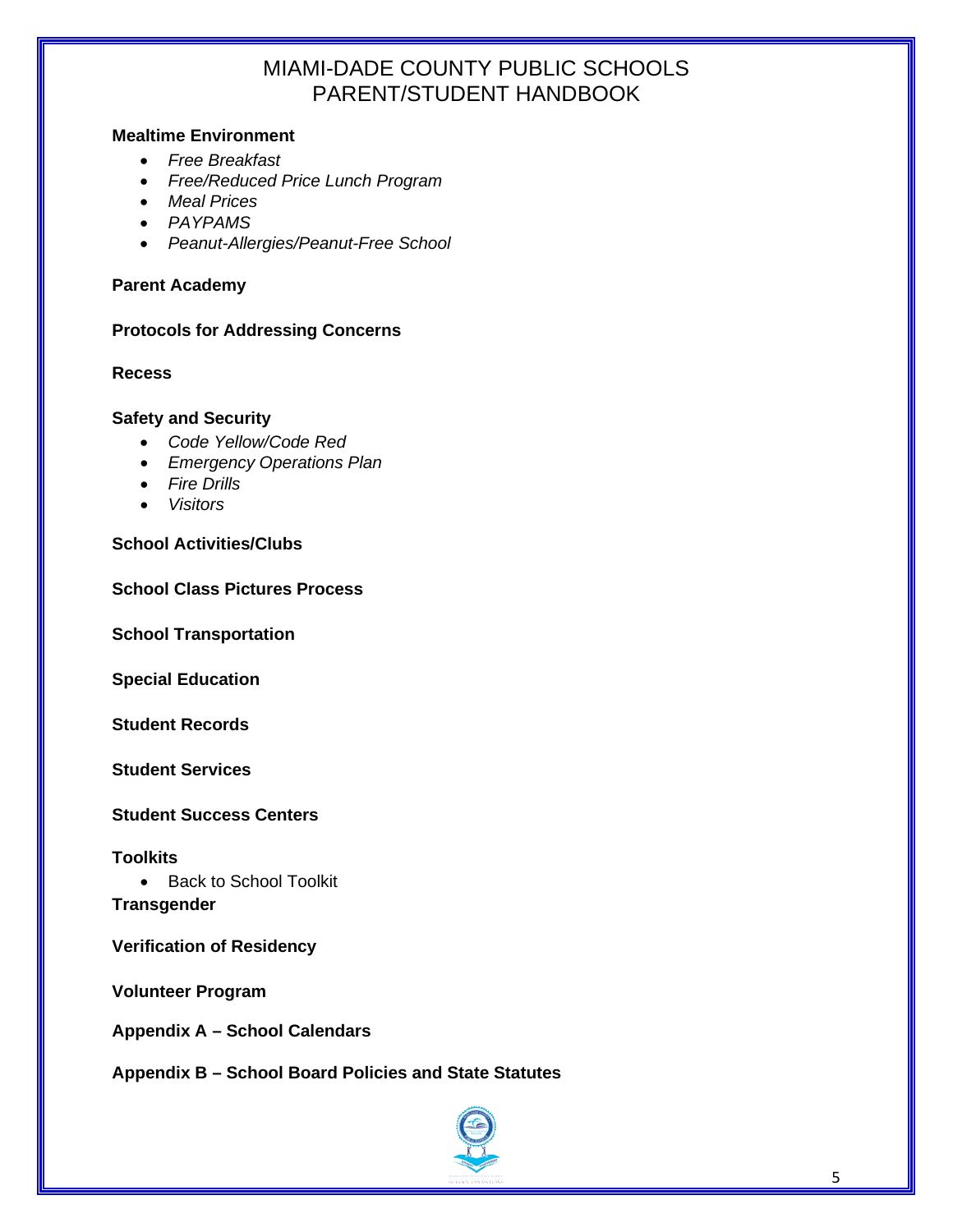# **Message from the Principal**

Dear Parents and Students,

On behalf of the Calusa Elementary School family I am excited to welcome each and every one of you to the 2021 – 2022 school year. Steeped in a strong tradition of excellence, we are committed to ensuring that every student is provided with a high-quality education that will enable them to become successful and productive citizens.

Student centered, our goal is to ensure that our students develop the skills to become life-long learners. We are dedicated to quality instruction based upon an enriched and rigorous curriculum designed to promote the development of critical thinking and problem-solving skills as well as each student's own unique talents.

We look forward to working with you to provide a high-quality education for all children.

Sincerely,

*Suzet M. Hernandez* Principal, Calusa Elementary

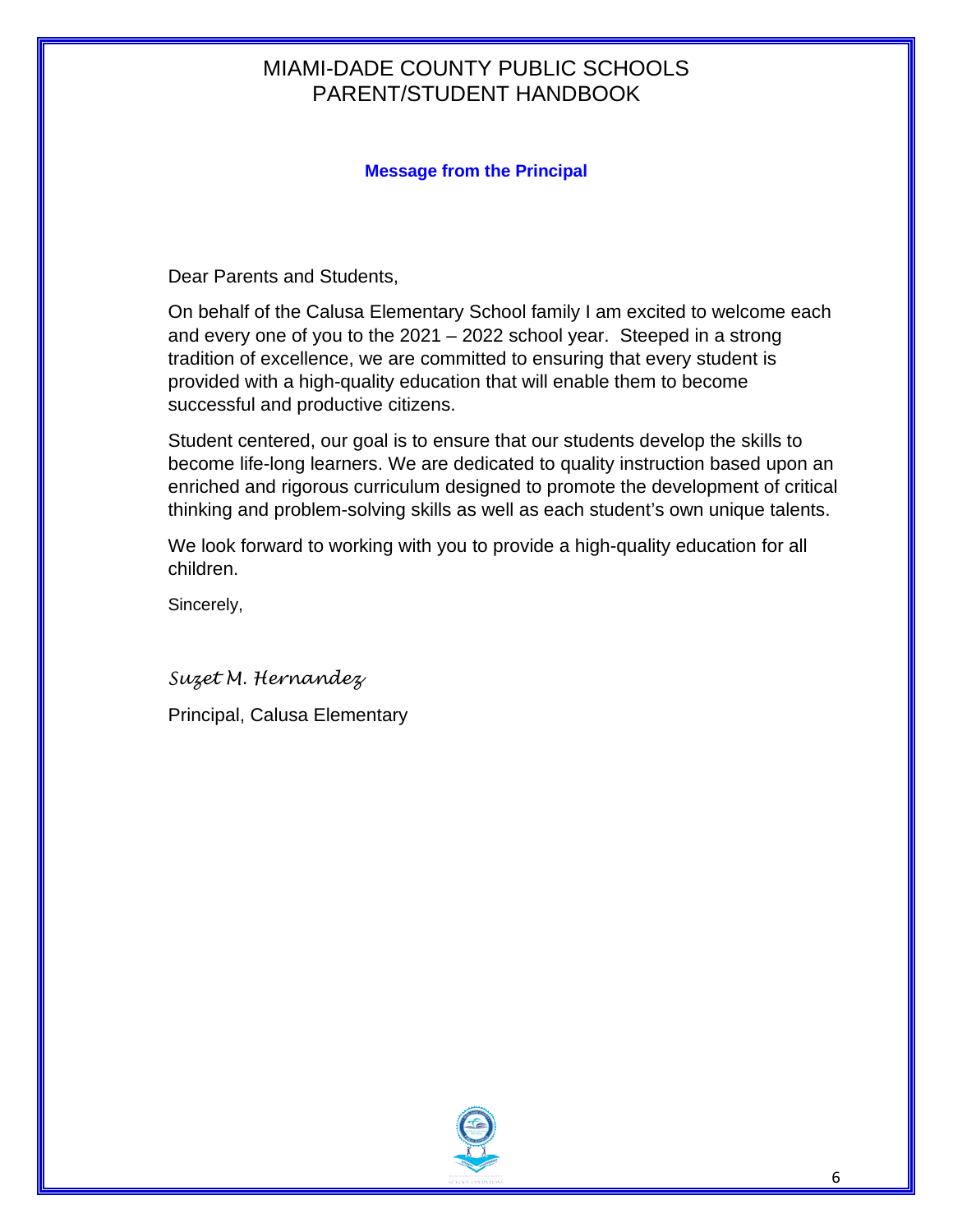# **Message from the Assistant Principal**

Dear Parents:

Welcome to the 2021 - 2022 school year at Calusa Elementary, where your child will join a community of learners in a safe and nurturing environment. Our goal is to provide the highest quality of education for our students that will enable them to compete and be successful in a very competitive world.

At Calusa Elementary we want your child to be happy and successful at school; as well as in life, and believe you play a key role as your child's first teacher. That role is to continuously show interest in and support for your child, which can be accomplished through

- $\triangleright$  communicating high expectations.
- $\triangleright$  creating a quiet space in your home where your child can complete homework.
- $\triangleright$  reading with your child for 30 minutes each day.
- $\triangleright$  talking with your child about the highlights of his/her day.
- $\triangleright$  making sure your child is on time and prepared for school every day.
- $\triangleright$  joining the PTA and participating in school activities.

The Calusa Elementary School family welcomes you. Let's work together to ensure your child's success.

Sincerely,

*Aixa Reyes*

Assistant Principal, Calusa Elementary

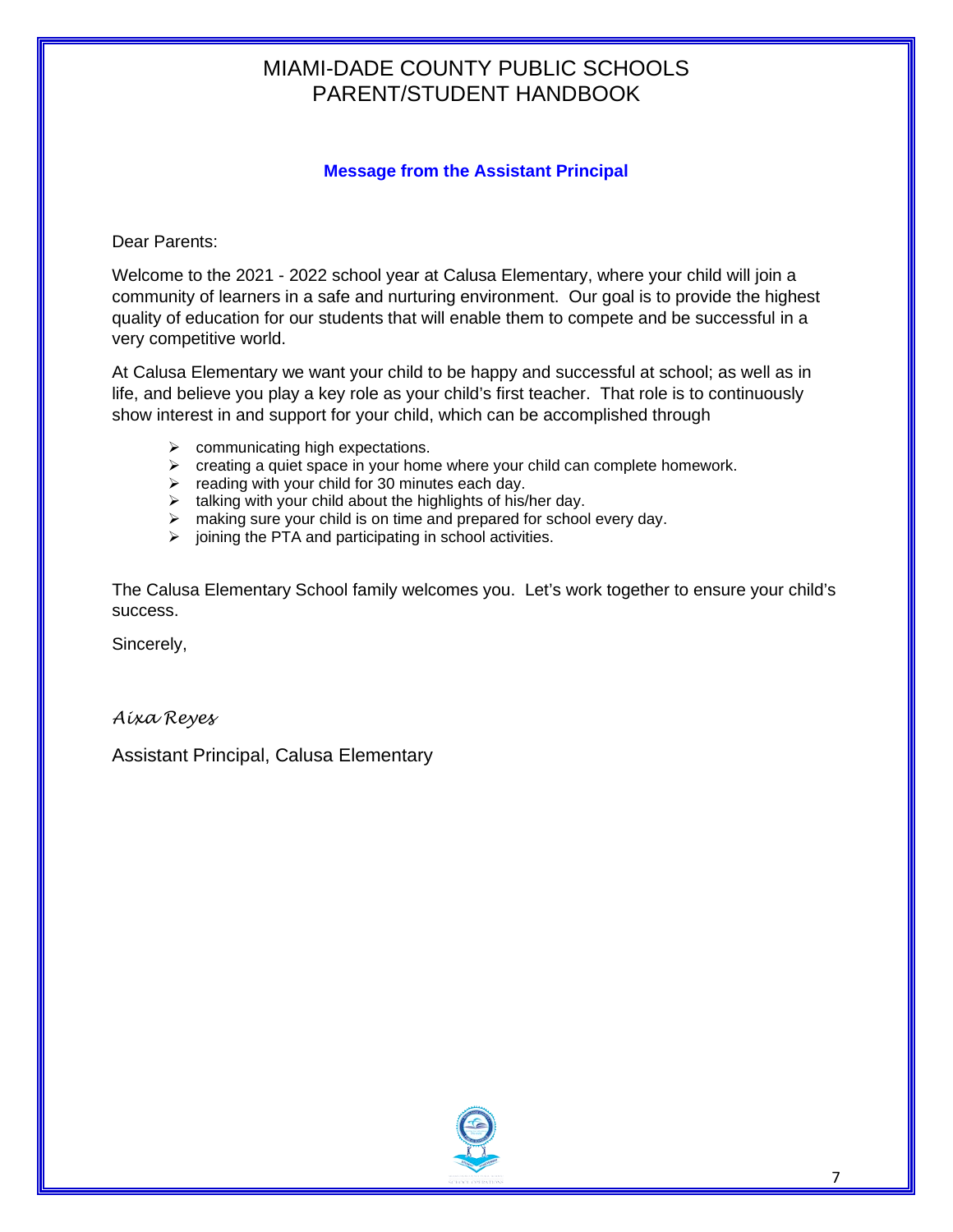### **Feeder Pattern Schools**

Elementary Schools **Elementary Schools** Middle Schools Senior High School Senior High School

**Calusa Elementary Arvida Middle School Miami Sunset Senior High Claude Pepper Elementary Kendale Lakes Elementary Winston Park K-8 Center**

#### **School Information**

- *Bell Schedule*
	- **Daily**
- **8:10 - first warning bell for students in kinder – 1st grade**
- **8:20 - late bell for students in kinder – 1st grade**
- **8:25 – warning bell for students in 2nd – 5th grade**
- **8:35 – late bell for students in 2nd – 5th grade**
- **1:50 – dismissal bell for kinder – 1st (M, T, Th, F)**  • **Dismissal for all students on Wednesdays.**
- **3:05 – dismissal for students in 2nd – 5th (M, T, Th, F)**

#### • *Early Sign Out*

The early release of students causes disruption to the academic performance of all students and may create safety and security concerns. No students shall be released within the final thirty (30) minutes of the school day unless authorized by the Principal or Principal's designee (i.e., emergency, sickness).

• *Late Arrival*

Students who are tardy to school must report to the Attendance Office to secure an admit. Excessive tardies may result in loss of privileges, detention, parent conference, and/or suspension.

#### • *Lost and Found School Policy*

- *All Lost and Found items will be stored in the main office for a period of 1 month. Items not reclaimed will be donated to charity.*
- *Opening and Closing Hours of Schools* (as applicable)
	- **School Office Hours are from 7:45 a.m. – 4:00 p.m.**
	- **Before/After School Office Hours are from 7:00 a.m. – 8:15 a.m. & 1:50 p.m. – 6:00 p.m.**

#### **Important Dates**

• *Back to School Nights – Open House* 

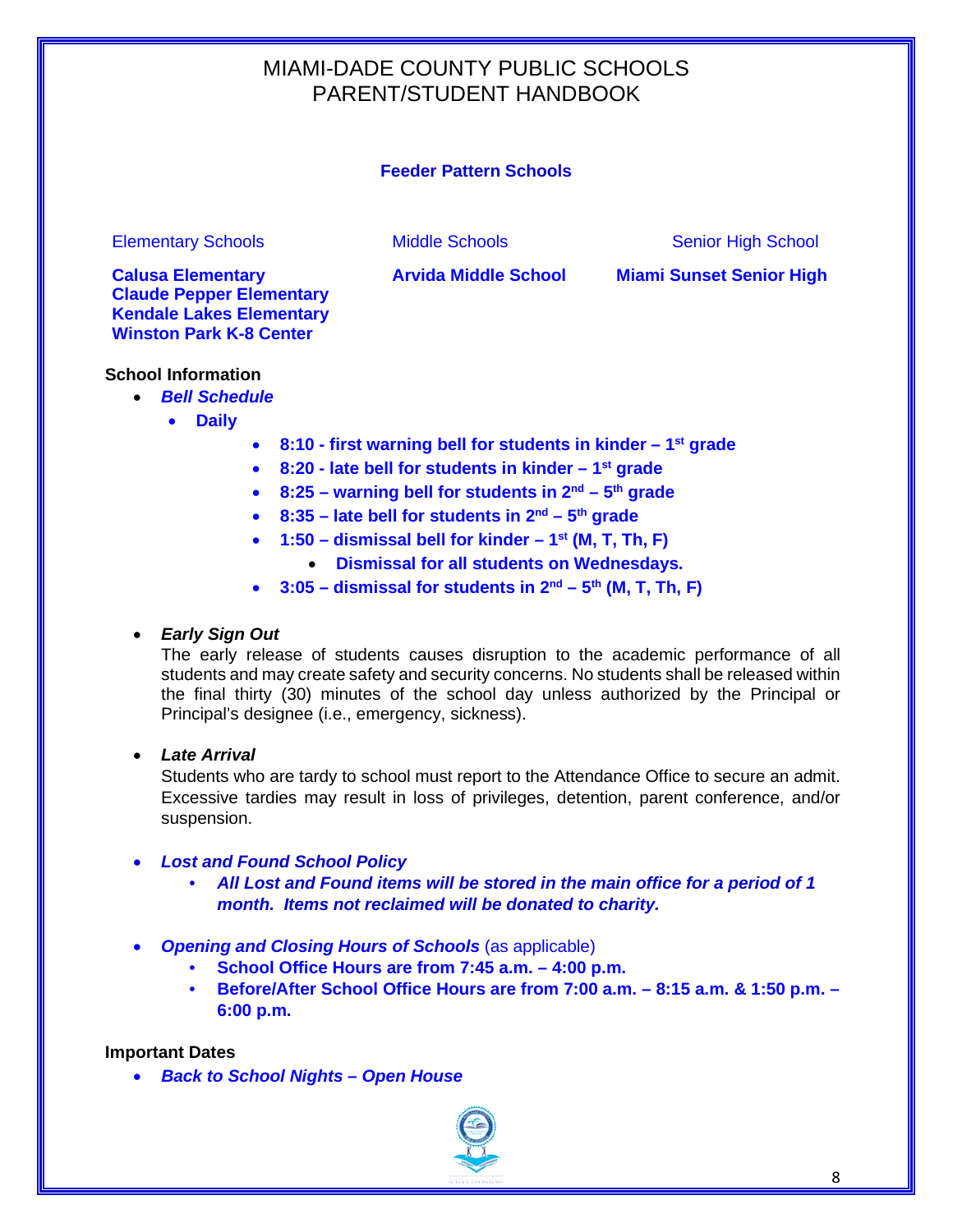| <b>School Level</b>    | <b>Window Period</b> | <b>School Date</b> |
|------------------------|----------------------|--------------------|
| Elementary/K8 Center   | TBA                  | TBA                |
| Middle Schools         | TBA                  |                    |
| Senior High            | <b>TBA</b>           |                    |
| <b>Special Centers</b> | TBA                  |                    |

# • *Interim Progress Report & Report Card Distribution*

| <b>Grading Period</b> | <b>Interim Progress Report</b><br><b>Distribution</b> | <b>Report Card Distribution</b> |
|-----------------------|-------------------------------------------------------|---------------------------------|
|                       | 9/24/2021                                             | 11/12/2021                      |
|                       | 12/03/2021                                            | 02/04/2022                      |
| 3                     | 2/18/2022                                             | 04/14/2022                      |
|                       | 05/06/2022                                            | 06/24/2022                      |

# **Academic Programs –** [Student Progression Plan \(SPP\)](http://ehandbooks.dadeschools.net/policies/93.pdf)

Provides guidance to teachers, school and district administrators, parents and other stakeholders regarding the requirements and procedures for students to progress from one grade to the next, kindergarten through grade 12 and adult education. The information presented in this document is derived from requirements set forth by Florida Statues, State Board of Education Rules and Policies established by The School Board of Miami-Dade County.

# **Before/After School Care Program & Middle School Enrichment After School Program**

For those parents considering going back to work and/or are presently working, there are 224 low cost Before and After School Care programs that serve both Elementary and K-8 Center students and 62 Middle School Enrichment After School programs that help tutor middle school students throughout the Miami-Dade County School district. Each of these programs are staffed with state certified instructors, state certified program managers, or state certified activity leaders who are all prepared to enrich and expand the after-school experience of the students they serve.

This year, Miami-Dade County Public Schools will offer 286 After School programs on school days. Before-school care programs will be provided as needed.

After-school care programs are conducted from the time of school dismissal until 6:00 p.m. Before-school care programs begin approximately one hour before school starts. Summer Camp operates from 7:00 a.m. until 6:00 p.m. Parents should check with their child's school for specific start times.

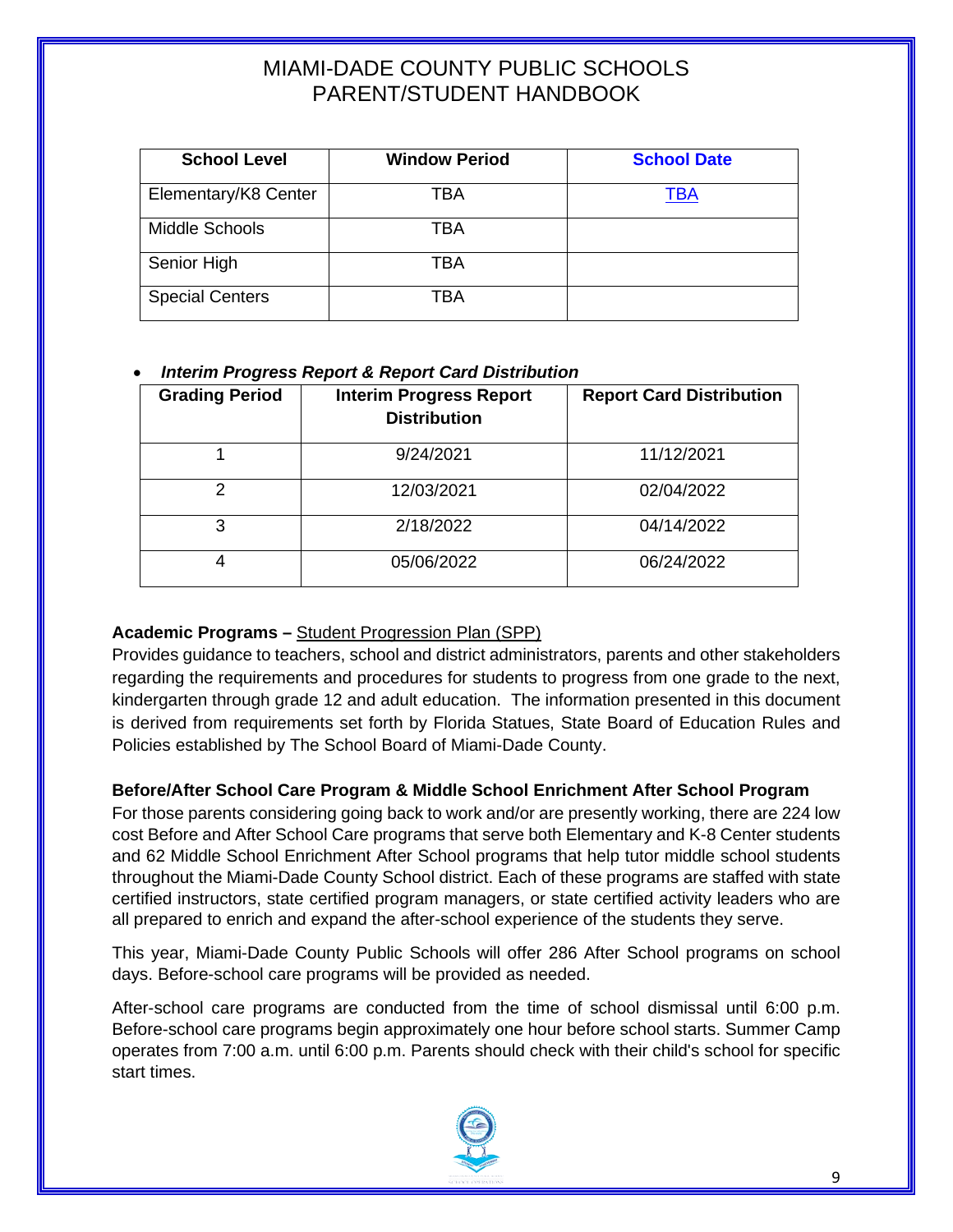All after-school care programs provide planned activities, which include homework assistance, indoor and outdoor games, arts and crafts, snack time and various recreational activities. Many programs offer reading and math tutoring, music, ceramics, chess, drama and other classes designed to provide participants with a variety of educational and enrichment experiences. Before-school care programs provide supervised, quiet activities for students.

Contact the school for the before and after school care fees.

- Miami-Dade County Public Schools Principal Operated Before After-School Programs
- Young Men's Christian Association (YMCA)
- Young Women's Christian Association (YWCA)
- Family Christian Association of America (FCAA)
- Sunshine After-School Child Care (SASCC)
- South Florida After-School All Stars (SFASAS)

# **Bring Your Own Device (BYOD)**

Bring Your Own Device allows students, parents, staff and guests to use their own technology during the day to enhance the learning experience. Examples of the types of technology which can be used are Windows laptops/tablets, Mac laptops, Android tablets, and iPads.

### **Closing of School**

The emergency closing of a school for any cause, such as weather or in which the safety of individuals may be endangered, is only at the discretion of the Superintendent of Schools.

# **Community School Program**

The Community School Program offers an opportunity for the public-school system to determine the needs of the community and provides a mechanism to meet those needs. The curriculum of the Community School Program is as wide and varied as the needs of the community it serves. Community schools provide programs that are funded by fees, tuition, grants, and donations, on community school sites, in adult centers, in satellite programs, and at off-campus, non-public school locations throughout Miami-Dade County.

Each of the 39 Community Education Centers offer classes for individuals of all ages, skill levels and language capabilities. Students enrolling in language or computer classes have the opportunity to enhance the job skills needed to satisfy the demands of today's world. Annually, thousands of people have taken advantage of these recreational and educational opportunities, and if an individual or group wants to acquire a specific new skill, Miami-Dade County Public Schools can work with each to create a class that suits the needs of all interests.

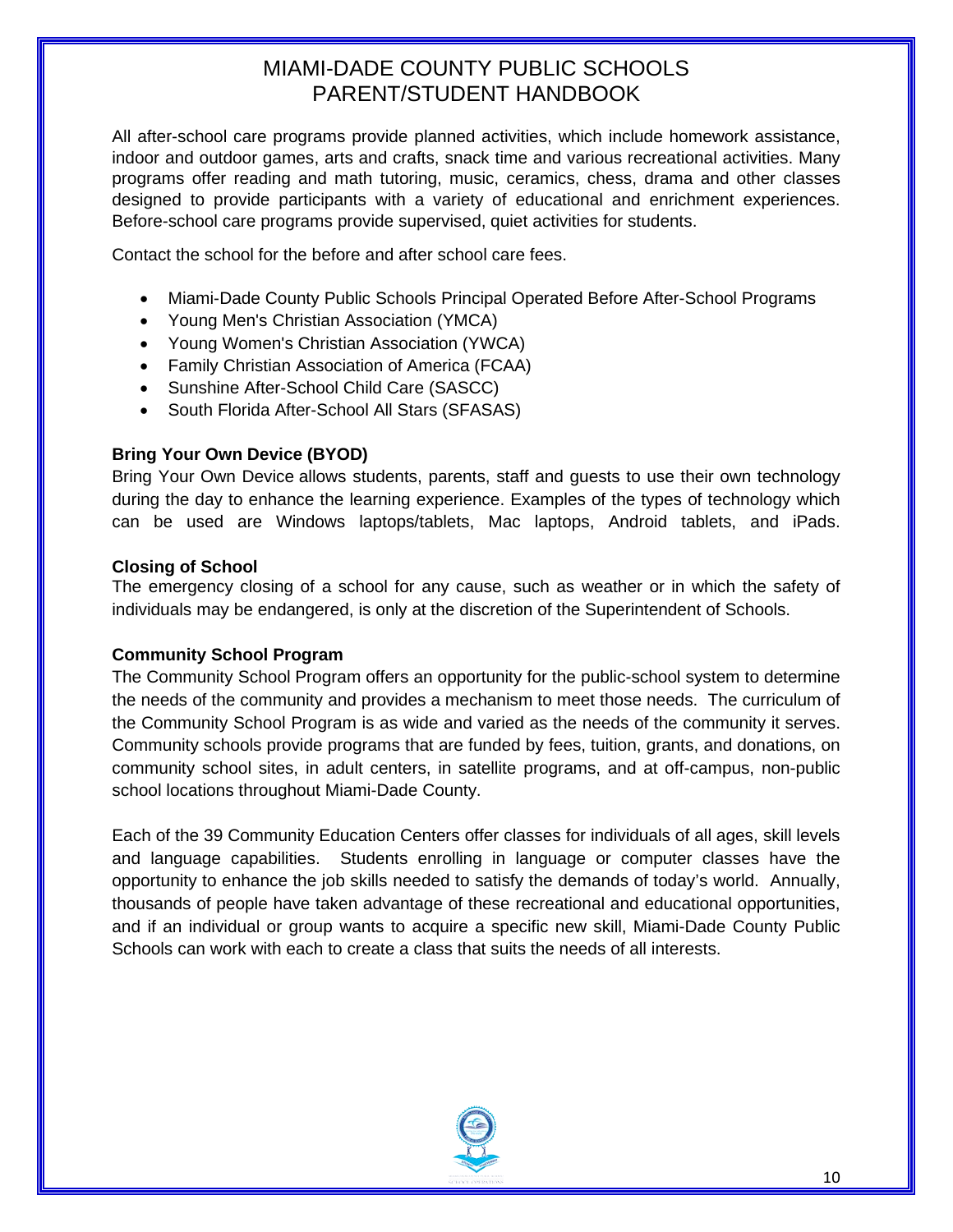#### **Dismissal**

#### *Bicycles/Skateboards*

o Elementary school children are not allowed to ride motorized bikes or vehicles of any kind to school or on the school grounds. If your child plans to ride his/her bike to school every day or occasionally, please see that the bike is in good working order and make certain that the child can safely handle the bike.

The following rules and policies are taught to the students and are enforced by the school. Please review them with your child.

- o Only one rider per bike.
- o Bikes must be ridden in the street, as far to the right as possible. Florida law requires bikers to ride with the traffic and not against it.
- o Bikes must be walked across busy intersections, the crosswalks by the school, and at all times while on school grounds.
- o All bikes must be parked inside the fenced bike compound on the south side of the school building during school hours. Each student must lock his/her bike separately.
- o A helmet must be worn when riding a bike.
- $\circ$  No kindergartner or 1<sup>st</sup> grade student may ride a bike to school.

#### *Rainy Day Dismissal*

- o Please have an understanding with your child regarding special dismissal procedures that you wish him/her to follow on rainy days. On rainy days walkers will be detained until the weather no longer presents a safety hazard. These children will need rain attire to walk in light rain conditions. You will be asked to fill out a form pertaining to your child's rainy day procedure and return it to school. Students regularly transported (bus, car, etc.) will be dismissed from the covered areas of the drop off/pickup zones on the SW 96<sup>th</sup> Street and West Calusa Club Drive sides.
- o **In the event of a hurricane or severe storm warnings, parents should listen to radio/TV weather broadcasts for information about early school dismissal and should be prepared to pick students up at school, if possible. During severe weather, parents are to pick up students directly in their classroom at the dismissal time.**

#### *Student Drop-Off Pick-up*

- o *Student Drop Off will be on either 96 street or Calusa Club Drive. Parents are encouraged to drop of their students in the drop off lanes. School site staff; as well as patrols, will be designated to receive the students.*
- o *Parent pick-up of students will occur in the following designated areas.*
	- *1:50 Dismissal*
		- *Kinder – 96th Street*

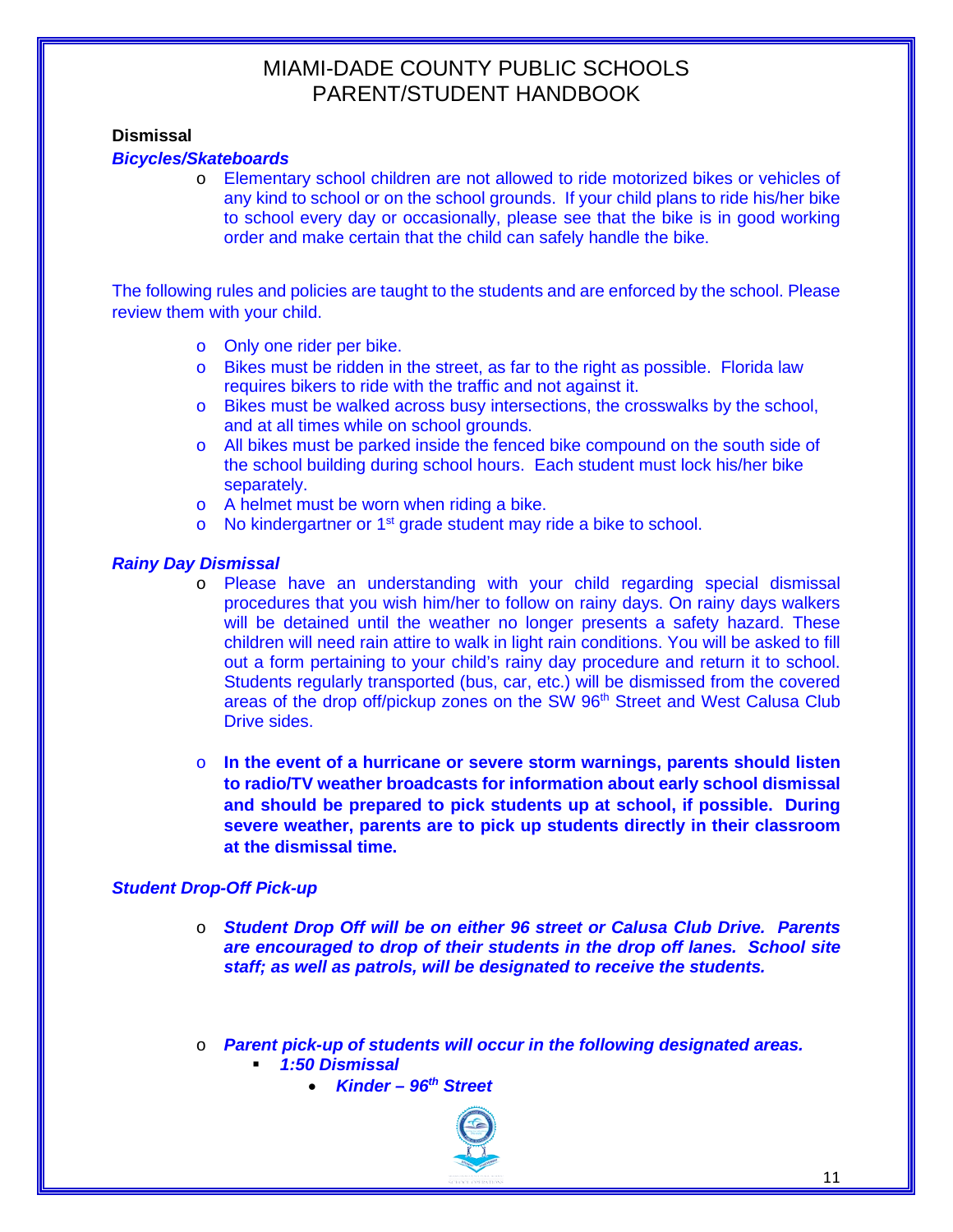- *1st Grade – West Calusa Club Drive*
- *3:05 Dismissal*
- *2nd and 4th Grade – 96th Street*
- *3rd and 5th Grade – West Calusa Club Drive*

The school elevator is to be used by individuals who are handicapped/injured and cannot use the stairs.

### **Emergency Contact Information**

Emergency Student Data Forms are distributed during the first week of school. Students are expected to bring the forms home and present them to their parents/guardians. The form must be carefully completed and returned. The information provided on the Emergency Student Data Forms will enable school staff to contact the parent/guardian immediately in the case of an emergency. Parent/Guardian(s) that provide a cell phone number will receive text messages should an emergency arise. Students may only be released from school to the persons listed on the form after presenting a picture identification. No persons, other than school staff, will have access to the information submitted.

#### **Fieldtrips**

All fieldtrips must be approved by the principal and Region Superintendent. Participation in fieldtrips requires that the student present a fieldtrip form signed by the parent/guardian to his/her teacher(s) in advance. In addition, at times vendors who have a "no refund" policy will require schools to pay the full amount of the fieldtrip prior to the event. In this case, students/parents will be notified in advance of the vendor's "no refund" policy.

#### **Homework**

Principals are encouraged to work with teachers and parents to implement guidelines found in [Homework Policy 2330.](http://www.neola.com/miamidade-fl/search/policies/po2330.htm) Teachers are required to provide students with make-up assignments once the absence has been excused; however, it is the responsibility of the student to request the assignments from the teacher(s).

#### **Interscholastic Athletics/Intramurals**

The Division of Athletics, Activities and Accreditation works with M-DCPS school sites to provide students with opportunities to participate in athletics at various levels. Athletic programs are offered at K-8 Centers, middle schools and high schools. At the middle schools, athletics consists of intramural and interscholastic programs. At the high school level, interscholastic programs are offered at most senior high schools.

For participation in interscholastic athletics at the middle school level, a student must have a 2.00 GPA in conduct and academics to participate. His or her parent must sign the M-DCPS *Middle*  School Athletic Program Consent and Release from Liability Certificate. For participation in interscholastic athletics at the high school level, a GPA of 2.00 in conduct and academics is required except for incoming freshmen. All participants must purchase athletic and/or football insurance to participate and must have a current physical form on file.

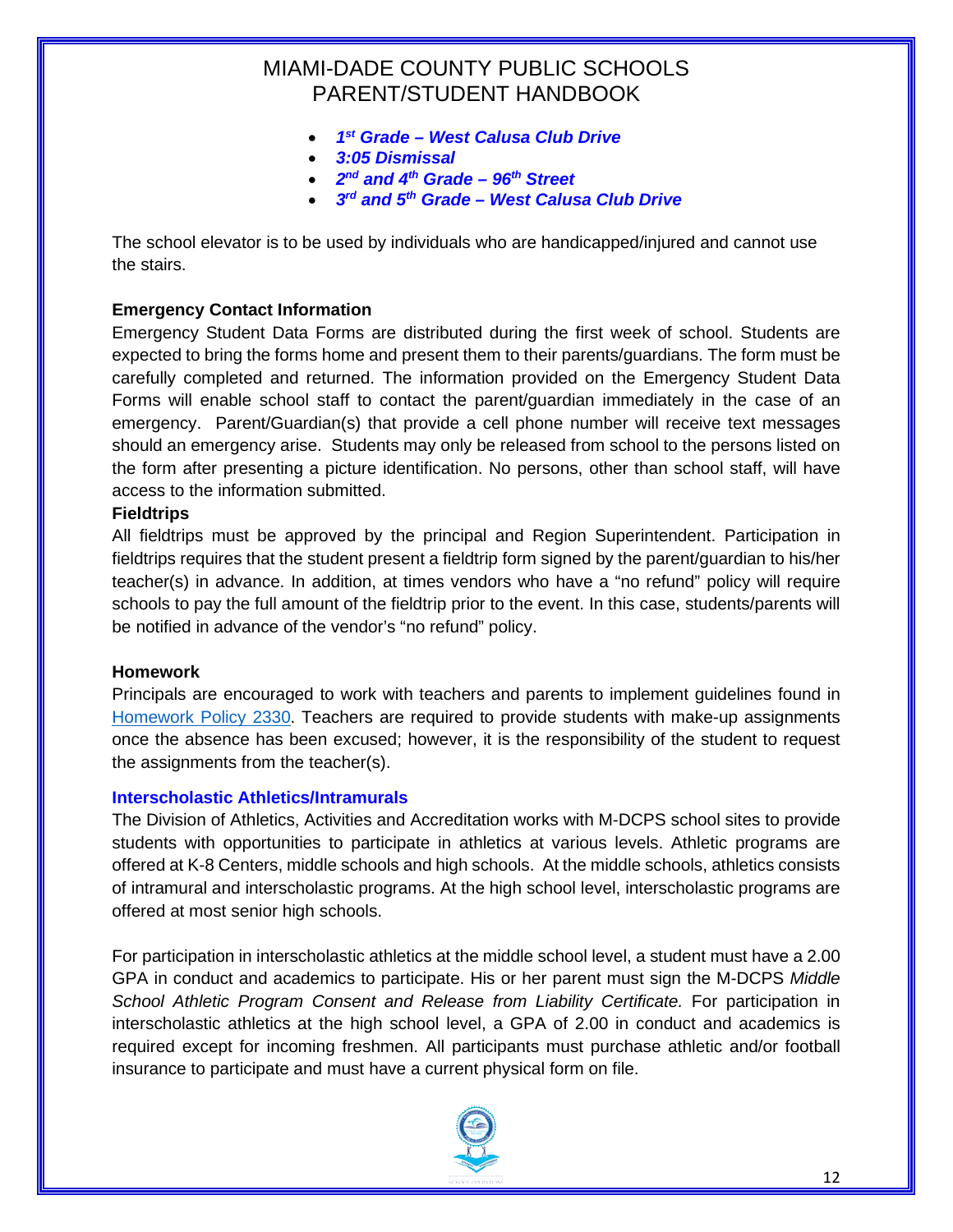A home education student must register his or her intent to participate in interscholastic extracurricular activities as a representative of the school before participation.

The parents and student must also sign the *Contract for Student Participation in Interscholastic Competitions or Performances.* The District also has policies concerning transfer students and participation in athletics. If a parent has questions concerning these policies, he or she should contact the Division of Athletics, Activities and Accreditation.

# **Mealtime Environment**

School lunchtime should be an opportunity to encourage healthy lifestyle, promote socialization that will affect early behaviors.

The Department of Food and Nutrition serves healthy meals daily. Please visit nutrition.dadeschools.net for details on menus, programs, and services.

### • *Free Breakfast*

Miami-Dade County Public Schools offers breakfast free of charge to all M-DCPS Students. The breakfast at no charge is not dependent on the student qualifying for free/reduced price meals at lunch.

# • *Free/Reduced Price Lunch Program*

The USDA Child Nutrition Programs as administered by Miami-Dade County Public Schools provide free and reduced priced lunch for children unable to pay the full price. In place of the paper application, School Meal Program Brochures are distributed to all students informing parents on the application process and meal program. Parents are encouraged to complete an online application at the [Department of Food and Nutrition](https://freeandreducedmealapp.dadeschools.net/lfserver/LandingPage) at freeandreducedmealapp.dadeschools.net. Paper applications are available in the school front office upon request. Many students are approved through Direct Certification and do not submit a lunch application. If approved for meal benefits, the approval status is valid throughout the school year, the summer, and approximately the first twenty days of the next school year.

# • *Meal Prices*

| <b>Breakfast</b>       | <b>School Lunch</b>                                  | <b>Prices</b> |
|------------------------|------------------------------------------------------|---------------|
| All Students No Charge | <b>Elementary Students</b>                           | \$2.25        |
| Adults \$ 2.00         | <b>Middle/Secondary Students</b>                     | \$2.50        |
|                        | Reduced Price lunch, all grade $\frac{1}{2}$ \$ 0.40 |               |
|                        | levels                                               |               |
|                        | Adults                                               | \$3.00        |

• *This year breakfast and lunch are free to all students*

# • *PAYPAMS*

Miami-Dade County Public School's Department of Food and Nutrition allows parents/guardians the convenience to pay online for their child's meals with a credit or debit

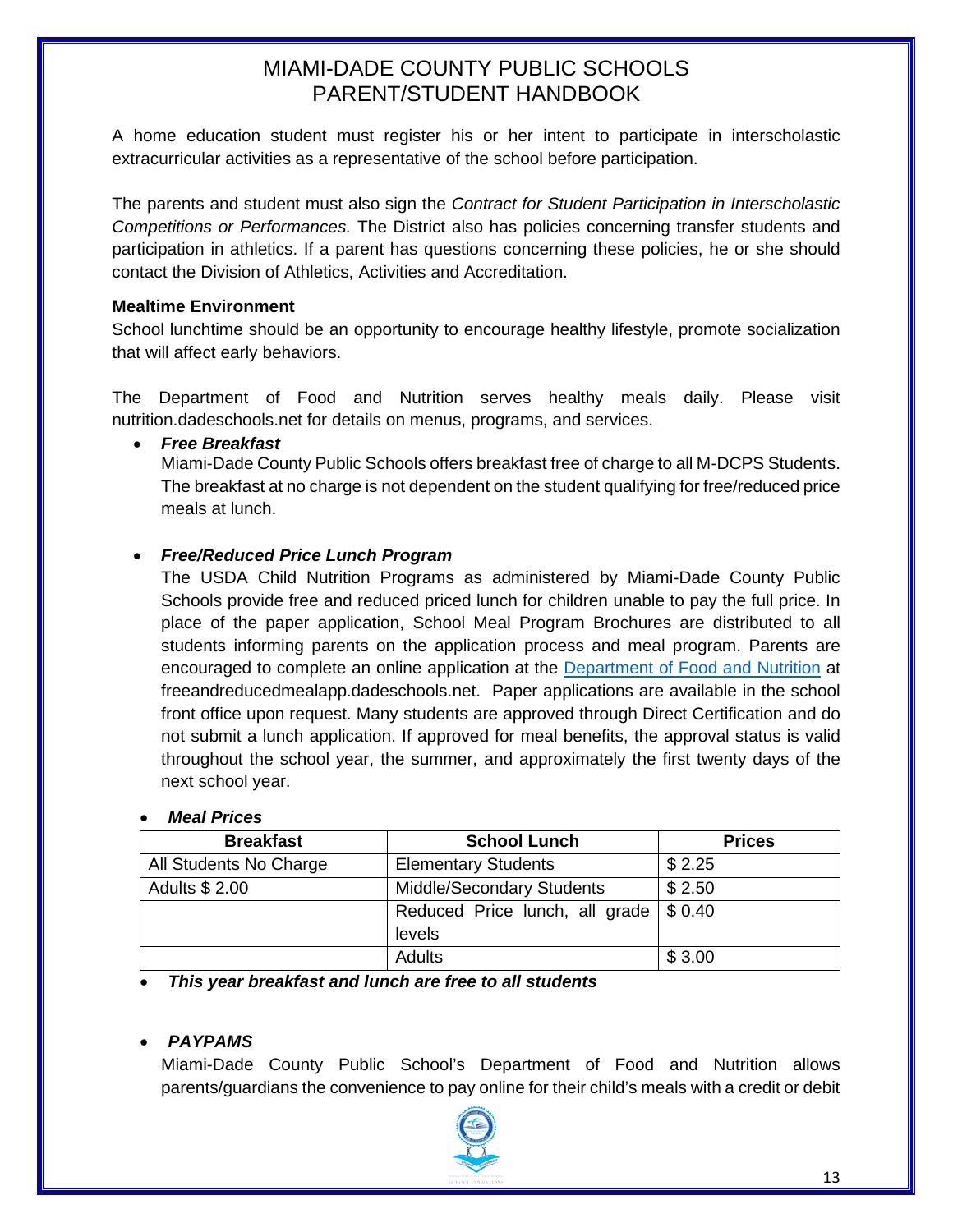card at paypams.com. Parents/guardians create an account in PayPams for the child, and will be able to access the following:

- a. view the account balance
- b. schedule automatic payments
- c. receive low-balance e-mail reminders
- d. view a report of daily spending and cafeteria purchases

### • *Peanut Allergies*

Parents/Guardians must notify the school principal of any allergy or other medical condition their child has and request the appropriate forms for completion.

#### **Parent Academy**

The Parent Academy (TPA) is part of the Department of Family Support Services, created to engage and support families in the educational process. TPA helps caregivers become more involved in their children's education and empowers them to set and achieve personal empowerment goals for higher education and career advancement by providing free, year-round workshops, classes and events at schools, libraries, parks, colleges, private businesses and neighborhood centers across the county. TPA also provides valuable training and information on relevant topics that impact children's lives, including helping children learn, parenting skills, financial management, health and wellness.

Parents can participate in workshops and classes that are aligned to their needs and convenient to their homes and workplaces. For additional information, please call The Parent Academy at 305-271-8257.

#### **Protocol for Addressing Concerns**

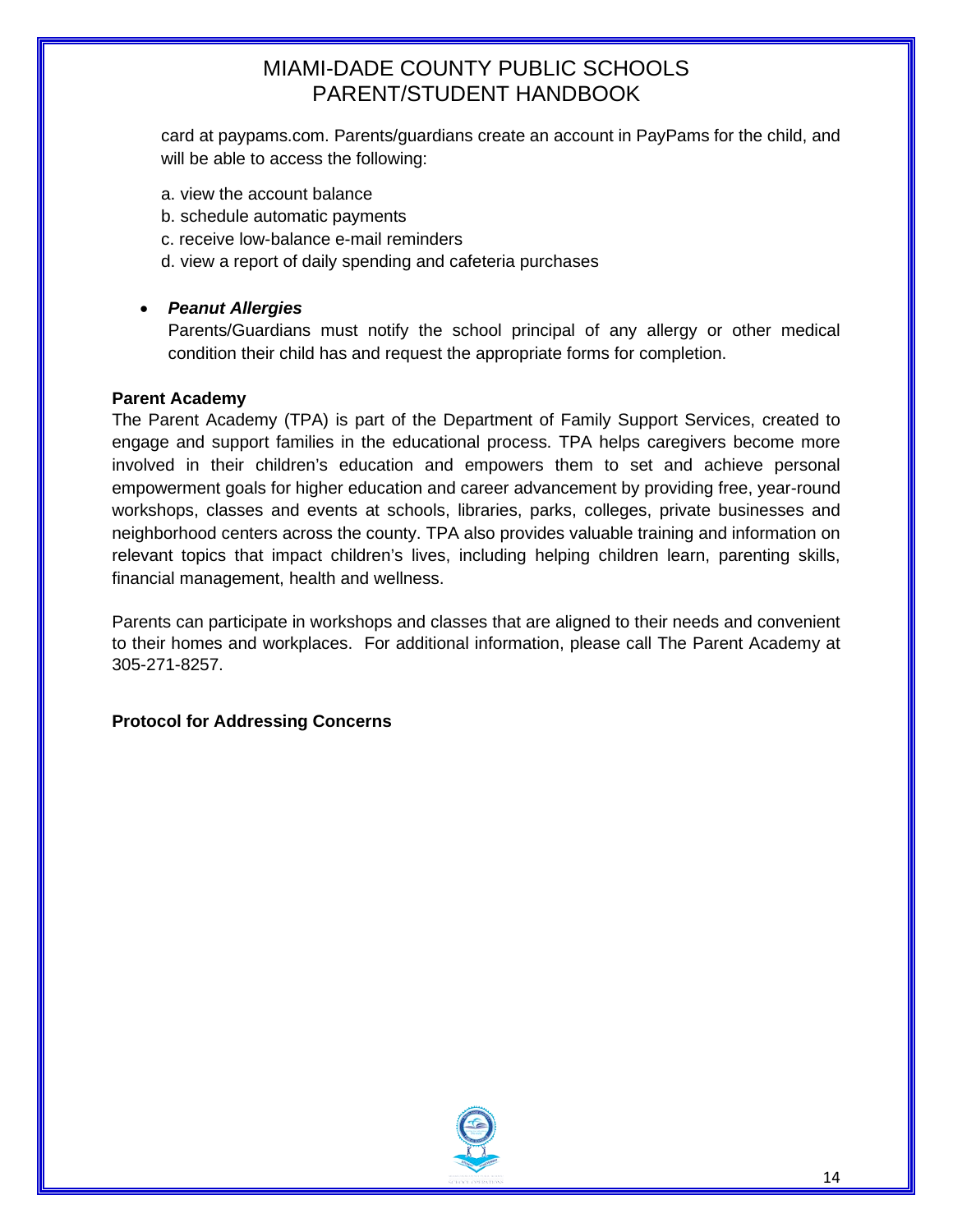For issues involving an individual teacher or class, parent/guardian address their concerns to the following individuals in the order below.



# **Recess**

Recess is supervised, unstructured playtime where children have choices, develop rules for play and release energy and stress. Recess will be conducted outdoors when weather permits. In the case of inclement weather, appropriate recess activities will be conducted indoors.

Schools shall provide at least 100 minutes of supervised, safe, and unstructured free-play recess each week for students in kindergarten through grade 5, so that there are at least 20 consecutive minutes of free-play recess per day.

# **Safety and Security**

# • *Code Yellow/Code Red*

In the event of an emergency, the primary responsibility of all school personnel is to provide for the safety of all students. In the event a school administrator announces a possible threat to students and staff safety exists within the community (Code Yellow), or an imminent threat to students and staff safety exists within the school (Code Red) students, faculty and staff will comply with all the procedures outlined in the Miami-Dade County Public Schools Critical Incident Response Plan and remain on lockdown until a school administrator makes an "All Clear" announcement.

# • *Emergency Operations Plan*

Student and employee safety is a primary concern of the Miami-Dade County Public School (M-DCPS) System. The Emergency Operations Plan (EOP) was created to provide school personnel with the necessary leadership skills and knowledge needed to respond

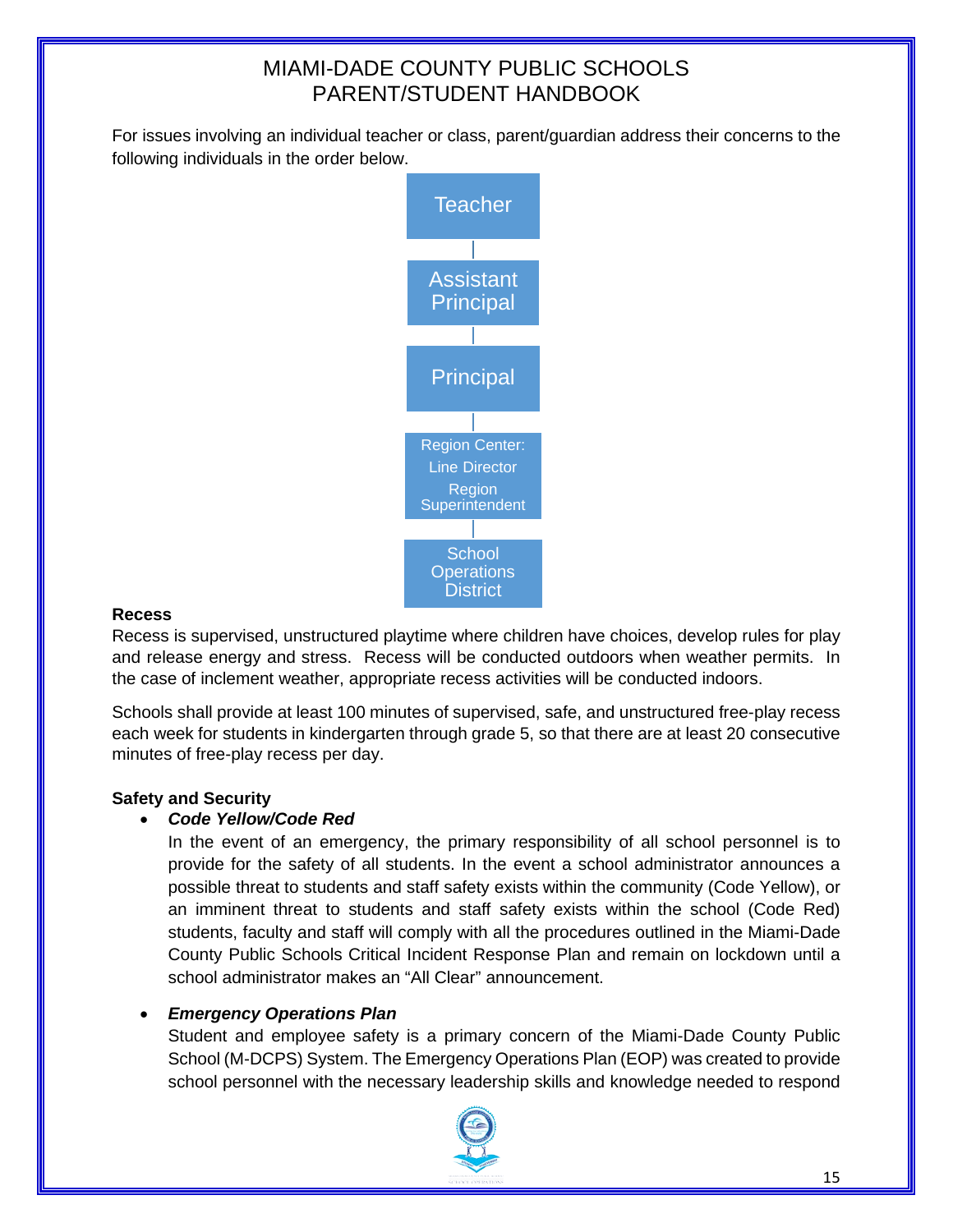to critical incidents or other related emergencies that may occur in our schools/community. All schools have a site-specific plan to address all types of critical incidents. These plans address the individual needs of the school and provide guidelines for devising methods for communicating with the staff, students, parents/guardians, and the media during a critical incident or an emergency. Some of the protective action procedures include the evacuation of students/staff from the building(s), evacuation of the disabled and if necessary the relocation of students/staff from the school campus, lockdown procedures and holding/dismissing students during school and community emergencies. Some important tips for parents/guardians to remember during a Critical Incident are as follows:

- o Remain calm;
- o Monitor media outlets for updates and official messages from M-DCPS;
- o Do not flood the school with telephone calls; and
- $\circ$  If the school is on lockdown, wait until the lockdown is lifted before going to the school.

All school administrators, Region Center Superintendents/Directors and all M-DCPS Police officers have been adequately trained in the school EOP and are prepared to respond immediately during a critical incident or emergency to provide safety for all children.

Be Safe Anonymous Reporting System - FORTIFYFL

#### • *Fire Drills*

Ten fire drills will take place during the school year according to the Miami-Dade County Public Schools Policy and Emergency Procedures. At the sound of the emergency bell, students must stop what they are doing and follow the teacher's instructions. Students must clear the building promptly by the prescribed route. Any student who is in the hallway or the restroom at the sound of the emergency bell must proceed to the nearest exit and locate the teacher. Students, teachers and staff must remain outside the building until permission is given to re-enter.

#### • *Visitors*

Due to legal regulations, students are not permitted to have guests attend school with them at any time. Parents/guardians are always welcome and tours may be arranged to view the school. Classroom visits require a 24-hour notice. Visitors must first register with security at the main entrance, sign-in, produce photo identification, and then proceed to register in the main office. Anyone who fails to follow these procedures will be considered a trespasser and is subject to arrest.

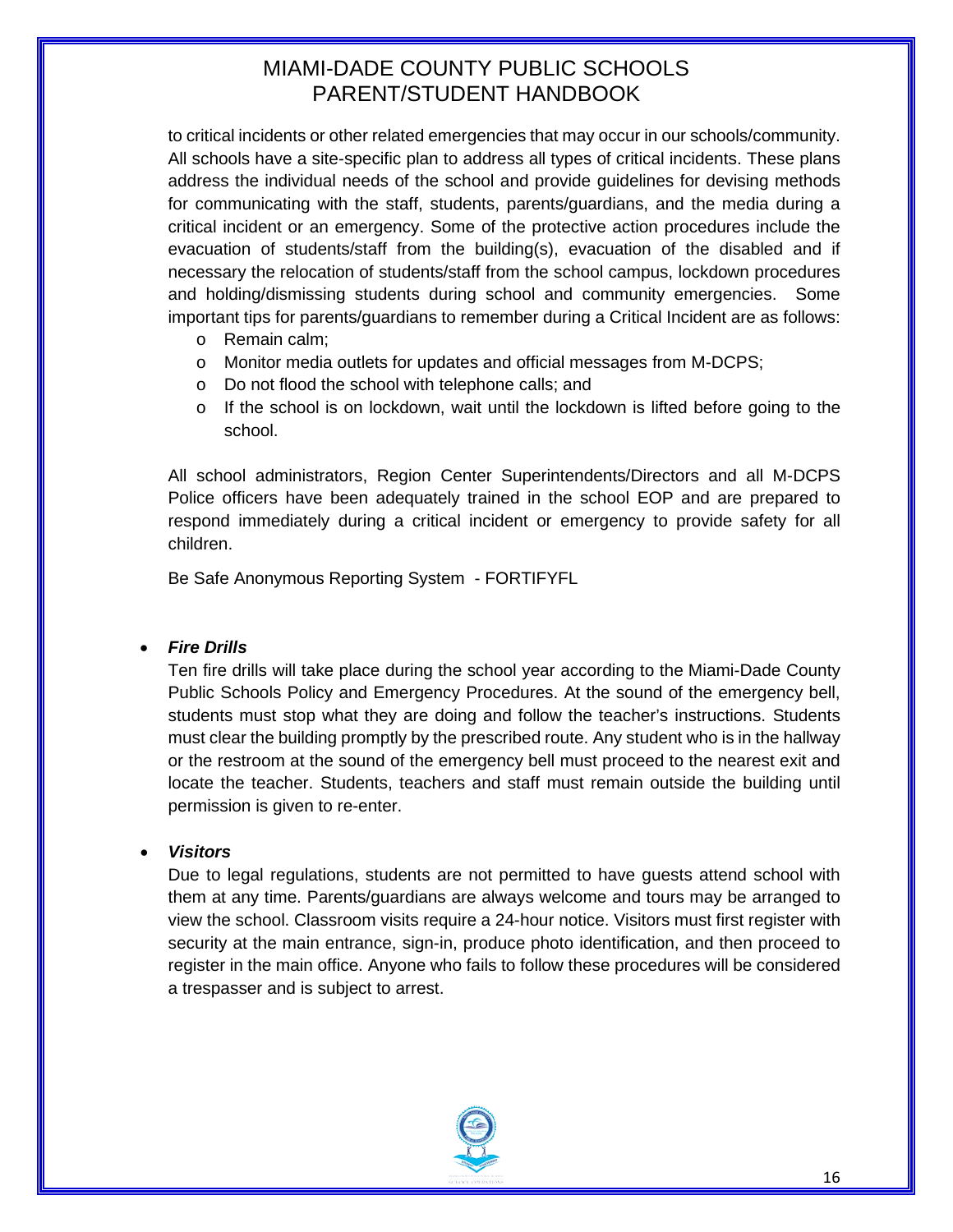### **School Activities/Clubs**

All School Activities, clubs, and organizations must be approved by the principal and conform to the district policies 5845 - Student Activities, 5830 - Student Fundraising and 9211 – Parent Organization, Booster Clubs, and Other Fund-Raising Activities.

• *Clubs*

Miami-Dade County Public Schools' students may participate in a wide variety of activities, including student council, subject-area clubs, honor societies, service clubs, school publications and class activities. School-sponsored clubs may be curriculum-related or noncurricular-related.

Curriculum-related clubs are student groups whose goals are an extension of the activities and objectives in a particular subject area within the school's curriculum. Conversely, noncurricular-related clubs are student groups whose goals are special interest oriented and not directly related to the curriculum. Meetings of no curriculum-related clubs may be scheduled only at times when instruction is not taking place, either before or after school.

# • *School Club List*

- o **Art**
- o **Bucket Brigade**
- o **Chorus**
- o **Future Educators of America**
- o **i Code**
- o **Library**
- o **Orchestra**
- o **Patrols**
- o **SECME**
- o **STEM**
- o **Vex IQ**
- o **WEXL News**

# **School Center for Special Instructions (SCSI)** (as applicable)

School administrators may elect to assign students to the School Center for Special Instruction (SCSI) as an alternative to suspension from school. SCSI is designed to provide strategies and resources to students focused on learning new behavior skills. When misconduct in a class results in an assignment to SCSI, the student should be removed from only the class in which the misconduct occurred. Continued misconduct can result in the removal from all classes. **School Class Picture Process**

The school class picture monies will no longer be collected by school staff for this activity. Collection of monies will be conducted by the photographer and/or photographer's staff.

At no time, shall a staff member, parent, volunteer, or member of a school-allied organization such as the PTA handle school class picture monies.

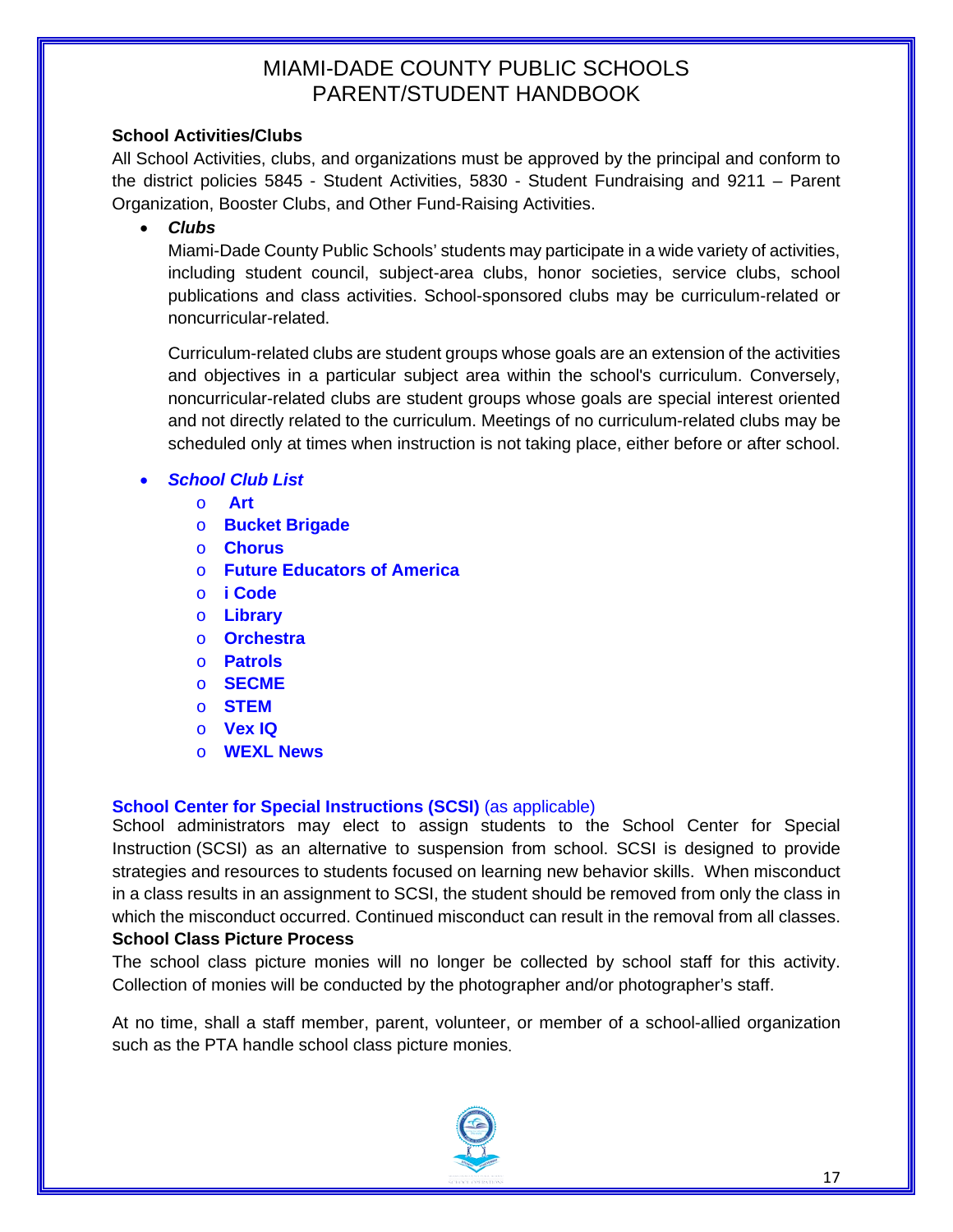### **School Transportation**

Miami-Dade County Public Schools will transport more than 60,000 students a day this school year, using a fleet of 1,300 buses on nearly 1100 school-bus routes. The service is for students who live more than two (2) miles from their assigned school and for special needs students.

Before school begins, parents/guardians of all students eligible for bus transportation will receive a post card from the school district identifying the student's bus stop and times of pick-up and delivery. Information on student bus assignments will be posted on the Parent Portal at www.dadeschools.net. The information on bus assignments on the **Parent Portal** is updated each night. Parents/guardians are encouraged to check the Parent Portal throughout the school year to obtain the most current information on their children's bus assignment.

Parents interested in determining their child's transportation eligibility should contact their child's school for information.

### **Special Education**

The School Board of Miami-Dade County ensures that all students suspected of having a disability are identified, evaluated, and provided appropriate, specially designed instruction and related services, if it is determined that the student meets the state's eligibility criteria and the parent/ guardian consents to initial placement.

As the parent/guardian of a child with disabilities, you are a very important member of the team that plans your child's education. Be informed and get involved. If you have any questions, please contact your child's school. Staff from the special education department and your child's student service provider will help to answer your questions. Additional information may also be found at [http://ese.dadeschools.net/.](http://ese.dadeschools.net/)

#### **Student Records**

Parents, guardians and students are protected by The Family Educational Rights and Privacy Act and the Florida Statutes from individuals' access to information in students' educational records and are provided the right to challenge the accuracy of these records. These laws provide that without the prior consent of the parent, guardian or eligible student, a student's records may not be released, except in accordance with the provisions listed in the above-cited laws. The laws provide certain exceptions to the prior consent requirement to the release of student records, which include, but are not limited to, school officials with a legitimate educational interest and lawfully issued subpoenas and court orders.

Each school must provide to the parents, guardians or eligible students annual notice in writing of their right to inspect and review student records. Once a student reaches 18 years of age or is attending an institution of post-secondary education, the consent is required from the student only, unless the student qualifies as a dependent under the law.

A student enrolled in an Advanced Placement (AP), International Baccalaureate (IB), or Advanced International Certificate of Education (AICE) course who takes the respective AP, IB, or AICE assessment and earns the minimum score necessary to earn college credit, as identified in s.

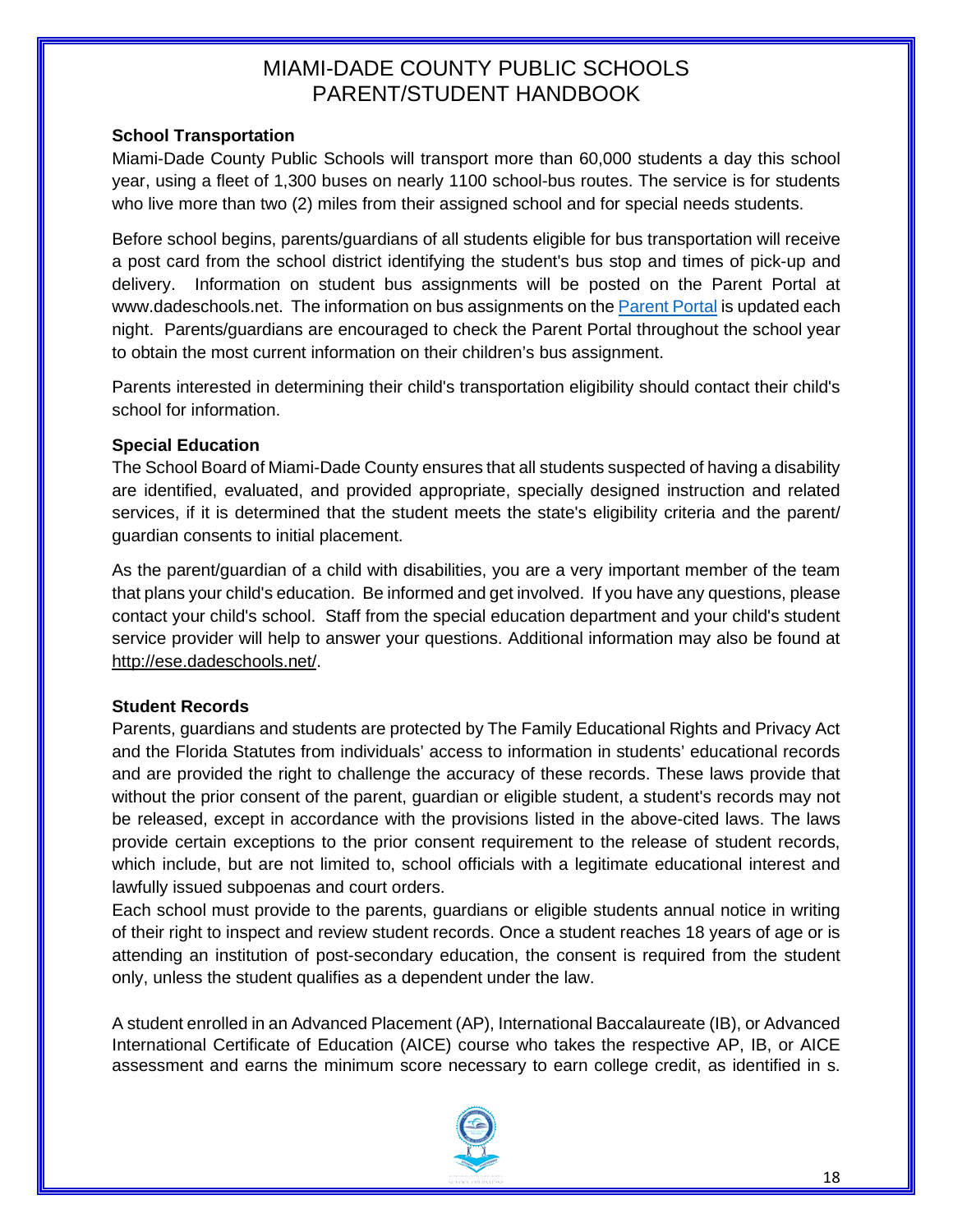1007.27(2), meets the requirements of this paragraph and does not have to take the EOC assessment for the corresponding course.

#### **Student Services**

The program structure supports educational reform initiatives and takes into consideration current social climate and the unique issues faced by the multicultural/multilinguistic populations enrolled in Miami-Dade County Public Schools.

### **Student Success Centers**

The Student Success Centers provide an educational setting and safe-haven for referred students (ages 11 and older) exhibiting Level III-IV behavior and (with Region approval) habitual Level II infractions of the Code of Student Conduct.

### **Transgender**

The School Board of Miami-Dade County has adopted comprehensive anti-discrimination and anti-bullying policies that require all students be treated with respect regardless of their unique characteristics, including sexual orientation or gender identity. Every student has the right to learn in a safe and accepting school environment and schools have a responsibility to provide a safe and nondiscriminatory environment for all students, including transgender and gender nonconforming students.

These guidelines are intended to promote a positive, proactive approach that upholds and protects the rights of transgender and gender nonconforming students; and best practices to ensure that transgender students and gender nonconforming students have equitable access to all aspects of school life (academic, extracurricular and social) in ways that preserve and protect their dignity.

#### **Verifications of Residency**

If verification is not provided or acceptable, the Superintendent may verify the student's residence.

Anyone who knowingly makes a false statement in writing with the intent to mislead a public servant in the performance of his/her official duty is guilty of a second-degree misdemeanor of the second degree under [F.S. 837.06.](http://www.leg.state.fl.us/statutes/index.cfm?mode=View%20Statutes&SubMenu=1&App_mode=Display_Statute&Search_String=F.S.+837.06&URL=0800-0899/0837/Sections/0837.06.html) In addition, anyone who knowingly makes a false verified declaration is guilty of perjury, a third-degree felony under [F.S. 95.525.](http://www.leg.state.fl.us/statutes/index.cfm?App_mode=Display_Statute&URL=0000-0099/0092/Sections/0092.525.html)

#### **Volunteer Program**

The School Volunteer Program is responsible for electronic registration, background checks and trainings of volunteers. There are two different levels of volunteerism.

|                                  | Level 1 - complete a database background   Level 2 - complete a fingerprint background |
|----------------------------------|----------------------------------------------------------------------------------------|
| check                            | check                                                                                  |
|                                  |                                                                                        |
| • Day chaperones for field trips | •Certified Volunteers                                                                  |
| • Classroom assistants           | $\bullet$ Mentors                                                                      |
| • Math and/or reading tutors.    | • Listeners                                                                            |
|                                  | • Athletic/Physical Education assistants                                               |
|                                  | •Overnight chaperones.                                                                 |

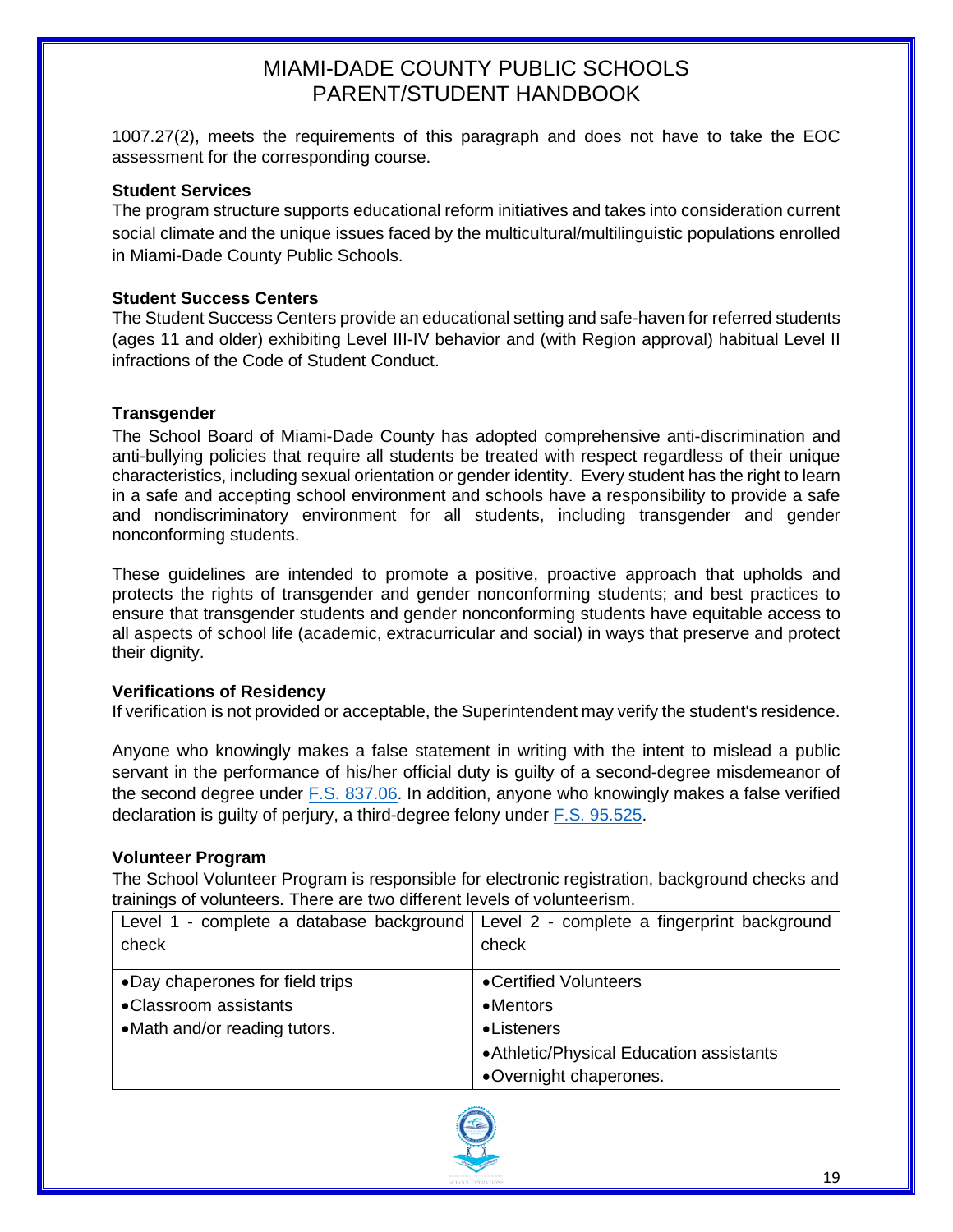Any individual interested in volunteering in Miami-Dade County Public Schools must:

- Show a current valid government-issued identification with picture.
- Show a social security card (check name and number).
- Complete a background check.
- Upon clearance, attend an orientation at the school.

**For Information on employee opt days, please refer to back of calendar**

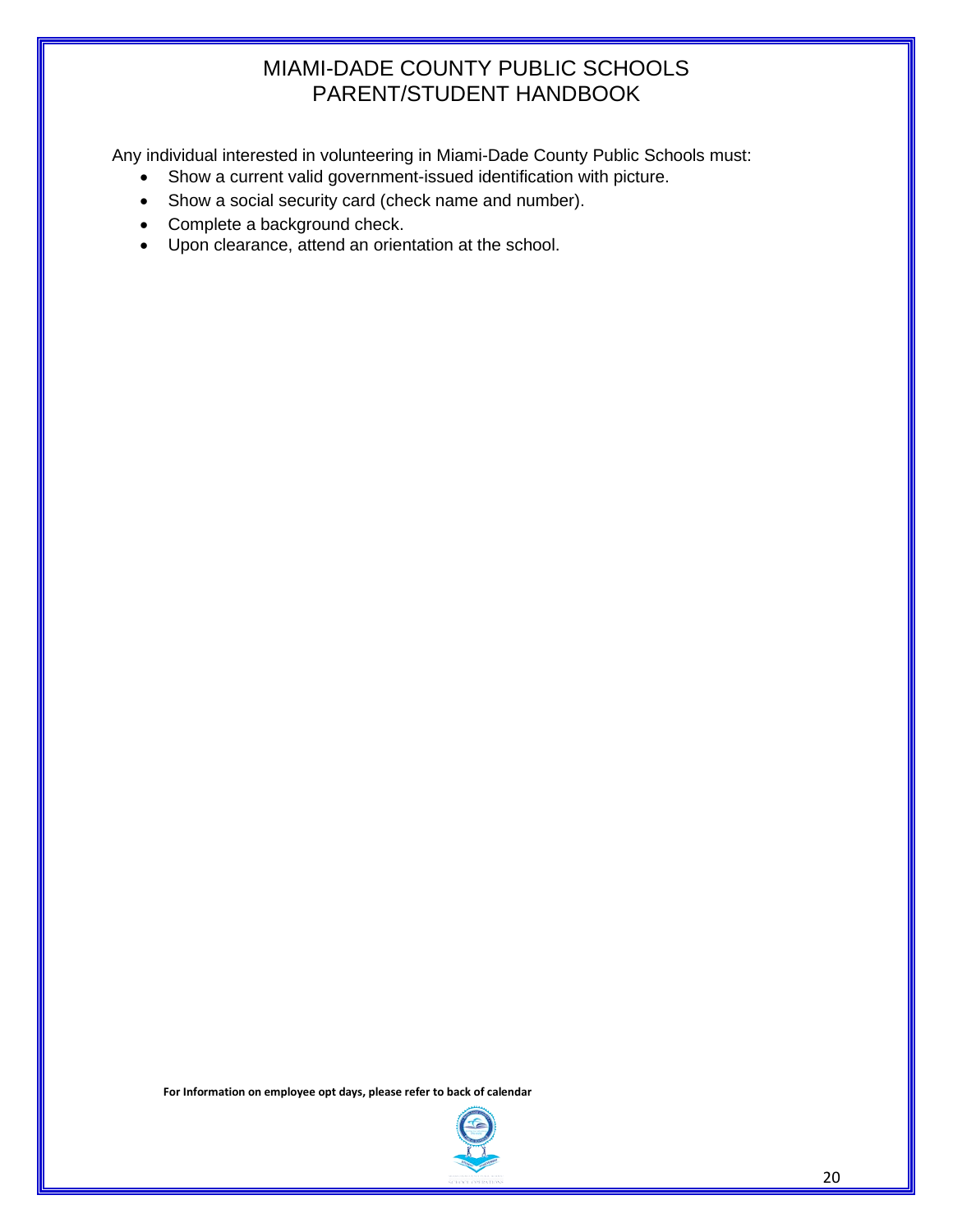#### **MIAMI-DADE COUNTY PUBLIC SCHOOLS 2021-2022 SCHOOL CALENDAR ELEMENTARY AND SECONDARY MIAMI, FLORIDA**

| <b>July 2021</b> |                |    |   |    |
|------------------|----------------|----|---|----|
|                  |                |    |   | F  |
|                  |                |    |   | 2  |
|                  | Բ              |    | ጸ | q  |
|                  |                |    |   | R  |
|                  | 2              |    |   | 23 |
|                  | $\overline{2}$ | 28 |   |    |
|                  |                |    |   |    |

| October 2021 |    |    |  |    |  |  |
|--------------|----|----|--|----|--|--|
|              | F  |    |  |    |  |  |
|              |    |    |  |    |  |  |
|              | 5  | 6  |  | 8  |  |  |
|              | 12 |    |  |    |  |  |
|              |    | 2) |  | 22 |  |  |
| 2:           | 26 | 27 |  |    |  |  |

| January 2022 |    |    |    |    |  |  |  |
|--------------|----|----|----|----|--|--|--|
|              |    | F  |    |    |  |  |  |
| 3            |    | 5  | 6  |    |  |  |  |
|              |    | 12 |    |    |  |  |  |
|              | 18 | 9  |    |    |  |  |  |
|              | 25 | 26 | 27 | 28 |  |  |  |
|              |    |    |    |    |  |  |  |
|              |    |    |    |    |  |  |  |

| ,,, |    |    |             |    |
|-----|----|----|-------------|----|
|     |    |    |             | Ξ  |
|     |    |    |             |    |
|     | 5  | 6  |             | R  |
|     | 12 |    |             |    |
|     |    |    | $2^{\circ}$ | 22 |
| 25  | 26 | 27 | 28          | 29 |



**Teacher Planning Day** Teacher Planning Day - (No Opt)



August 2021

| 8  |    |  |    | 12 |
|----|----|--|----|----|
| 15 | 16 |  | 18 | 9  |
| 22 | 23 |  |    |    |
| 29 | 30 |  |    |    |
|    |    |  |    |    |

| February 2022 |    |    |    |    |
|---------------|----|----|----|----|
|               |    |    |    | F  |
|               |    | 2  |    | 4  |
|               | 8  | ۹  |    |    |
|               |    | 16 |    |    |
|               | 22 | 23 | 24 | 25 |
| 28            |    |    |    |    |

|   | <b>y 2022</b><br>Ma |    |    |    |  |  |
|---|---------------------|----|----|----|--|--|
|   |                     |    |    | F  |  |  |
| 2 |                     |    |    | 6  |  |  |
|   |                     |    |    |    |  |  |
|   |                     | 18 |    | 20 |  |  |
|   | 24                  | 25 | 26 | 27 |  |  |
|   |                     |    |    |    |  |  |



| М  | т     | W                 | T    | F             |
|----|-------|-------------------|------|---------------|
|    |       | 1                 | 2    | 3             |
|    | 7     | 8                 | 9    | 10            |
| 13 | 14    | 15                | 16   | 17            |
| 20 | 21    | 22                | 23   | 24            |
| 27 | 28    | 29                | 30   |               |
|    | Decen | nber              | 2021 |               |
| М  |       |                   |      | F             |
|    |       | 1                 | 2    | 3             |
| 6  | 7     | 8                 | 9    | 10            |
| 13 | 14    | 15                | 16   | 7             |
| и  |       |                   |      | 1             |
|    |       |                   |      |               |
|    |       | <b>March 2022</b> |      |               |
| М  | Т     | N                 | т    | F             |
|    | 1     | 2                 | 3    | 4             |
| 7  | 8     | 9                 | 10   | 11            |
| 14 | 15    | 16                | 17   | 18            |
|    |       |                   |      | 26            |
| 28 | 29    | 30                | 31   |               |
|    |       | <b>June 2022</b>  |      |               |
| M  |       | W                 |      | F             |
|    |       |                   |      | 3             |
| 6  | 7     |                   | 9    | $^{\circ}$ 10 |
| 13 | 14    | 15                | 6    | 17            |
| 20 | 21    | 22                | 23   | 24            |
|    | 28    | 29                | 30   |               |
|    |       |                   |      |               |

September 2021

| <b>Days in Grading</b><br><b>Period</b> |
|-----------------------------------------|
| $1 - 46$                                |
| $2 - 44$                                |
| $3 - 44$                                |
| 4-46                                    |

For information on employee opt days, please refer to back of calendar.

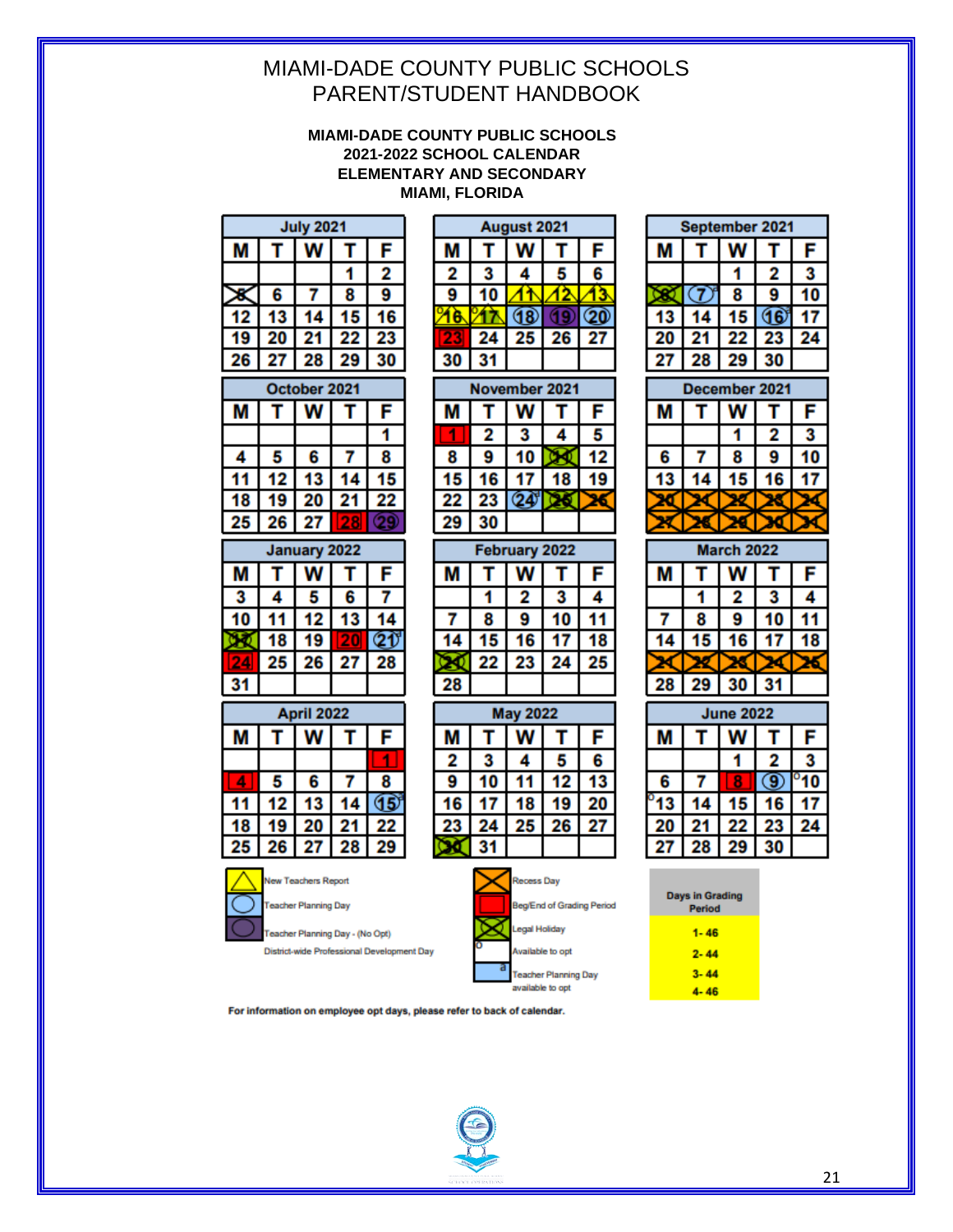#### **MIAMI-DADE COUNTY PUBLIC SCHOOLS** 2021-2022 SCHOOL CALENDAR ELEMENTARY AND SECONDARY **MIAMI, FLORIDA**

| August 18, 2021  | Teacher planning day; not available to opt; no students in school                                                         |
|------------------|---------------------------------------------------------------------------------------------------------------------------|
| August 19        | Teacher planning day; District-wide Professional Development Day - not available to opt; no<br>students in school         |
| August 20        | Teacher planning day; not available to opt; no students in school                                                         |
| August 23        | First Day of School; begin first semester                                                                                 |
| September 6      | Labor Day; holiday for students and employees                                                                             |
| September 7 *+#  | Teacher planning day: no students in school                                                                               |
| September 16*+#  | Teacher planning day; no students in school                                                                               |
| October 28       | End first grading period; first semester                                                                                  |
| October 29       | Teacher planning day; District-wide Professional Development Day - not available to opt; no<br>students in school         |
| November 1       | Begin second grading period; first semester                                                                               |
| November 11      | Observation of Veterans' Day; holiday for students and employees                                                          |
| November 24*+#   | Teacher planning day; no students in school                                                                               |
| November 25      | Thanksgiving; Board-approved holiday for students and employees                                                           |
| November 26      | <b>Recess Day</b>                                                                                                         |
| December 20-     | Winter recess for students and employees with the exception of Fraternal Order of Police                                  |
| December 31      | and select 12 month employees                                                                                             |
| January 17, 2022 | Observance of Dr. Martin Luther King, Jr.'s Birthday; holiday for students and employees                                  |
| January 20       | End first semester and second grading period                                                                              |
| January 21*+#    | Teacher planning day; no students in school                                                                               |
| January 24       | Begin third grading period; second semester                                                                               |
| February 21      | All Presidents Day; holiday for students and employees                                                                    |
| March 21 - 25    | Spring recess for students and employees with the exception of Fraternal Order of Police and select<br>12 month employees |
| April 1          | End third grading period; second semester                                                                                 |
| April 4          | Begin fourth grading period; second semester                                                                              |
| April 15*+#      | Teacher planning day; no students in school                                                                               |
| May 30           | Observance of Memorial Day; holiday for students and employees                                                            |
| June 8           | Last Day of School; end fourth grading period; second semester                                                            |
| June 9           | Teacher planning day; not available to opt; no students in school                                                         |
|                  |                                                                                                                           |

NOTE: Every Wednesday students in elementary schools (Grades 2-5) and K-8 Centers (Grades 2-8) are released one (1) hour early

| <b>Job Category</b>                                   | <b>Beginning Date</b> | <b>Ending Date</b> |
|-------------------------------------------------------|-----------------------|--------------------|
| Teachers new to the system                            | August 11, 2021       | June 9, 2022       |
| Assistant Principals and 10-month clerical            | August 11, 2021       | June 16, 2022      |
| Cafeteria Managers                                    | August 13, 2021       | June 9, 2022       |
| <b>Satellite Assistants</b>                           | August 17, 2021       | June 8, 2022       |
| All Instructional Staff, Paraprofessionals & Security | August 18, 2021       | June 9, 2022       |
| Assistant to Cafeteria Managers/MAT Specialists       | August 19, 2021       | June 8, 2022       |
| Cafeteria Workers (part-time)                         | August 23, 2021       | June 8, 2022       |

\*Teachers/paraprofessionals and school support personnel may opt to work one or two days, August 16, 17, 2021, or June 10, 13, 2022, in lieu of any one or two of the following days: September 7, 2021, September 16, 2021, November 24, 2021, January 21, 2022 and April 15, 2022. August 19, 2021 and October 29, 2021 are District-wide Professional Development Days and are not available to opt.

+Teachers new to Miami-Dade County Public Schools may opt to work one or two days, June 10, 13, 2022, in lieu of any one or two of<br>the following days: September 7, 2021, September 16, 2021, November 24, 2021, January 21, 2 and October 29, 2021 are District-wide Professional Development Days and are not available to opt.

#Ten-month secretarial and clerical employees may opt to work one or two days, August 9, 10, 2021, or June 17, 20, 2022, in lieu of any<br>one or two of the following days: September 7, 2021, September 16, 2021, November 24, August 19, 2021 and October 29, 2021 are District-wide Professional Development Days and are not available to opt.

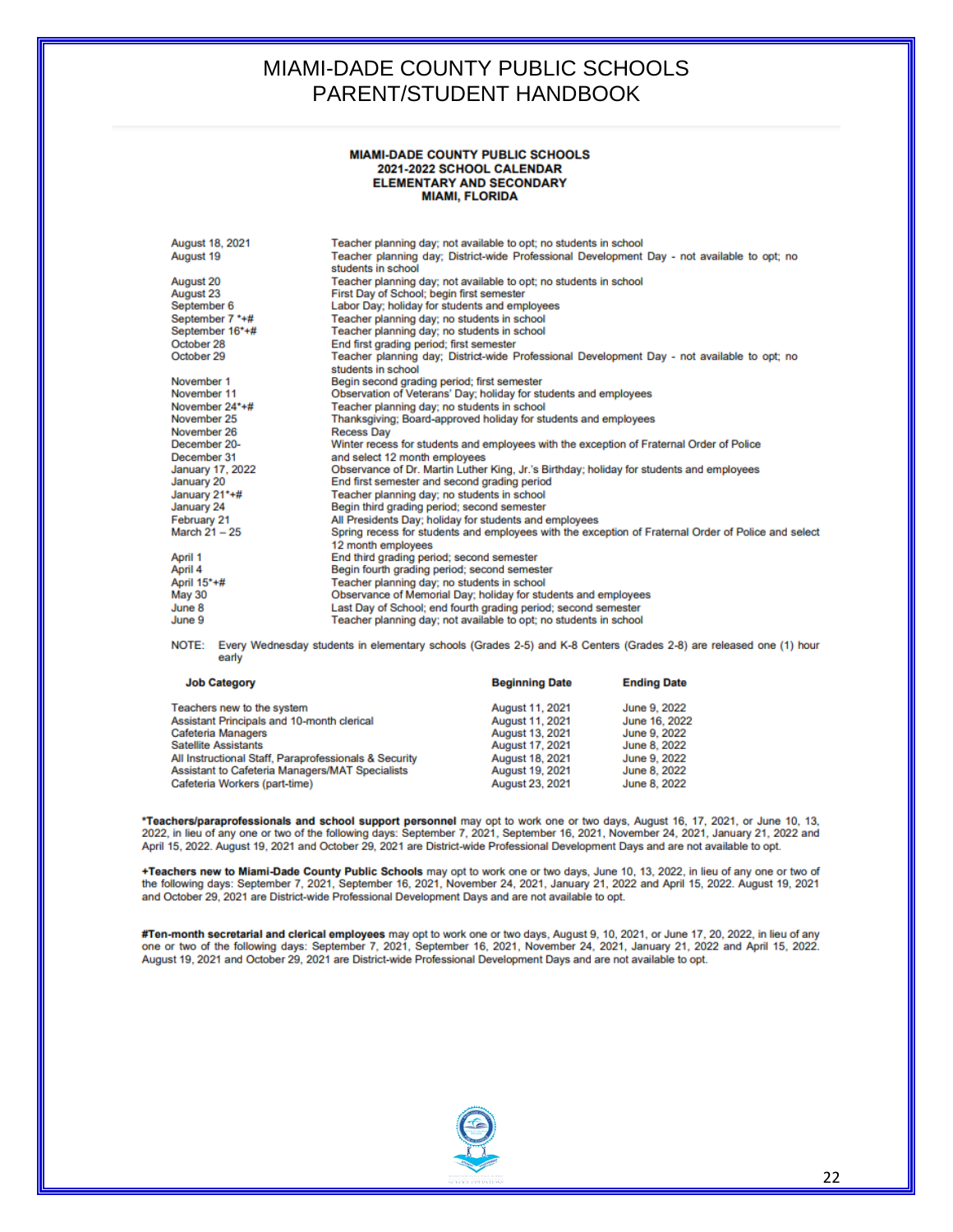# **APPENDIX B –Commonly Referenced State of Florida House Bills and School Board Policies**

**View all policies at <http://www.dadeschools.net/schoolboard/rules/>**

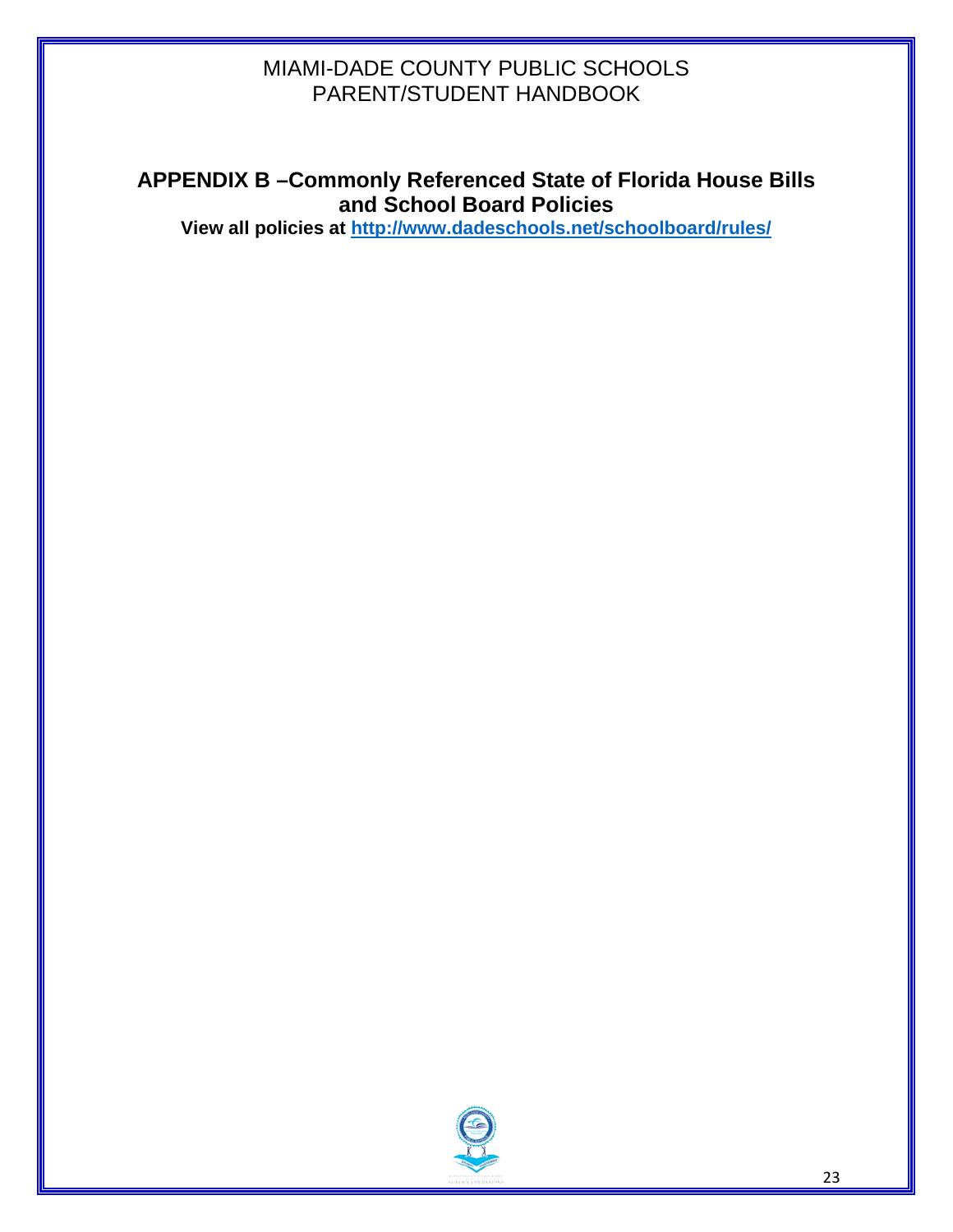# **Academics**

- 2235 [MUSIC, ART, AND PHYSICAL EDUCATION](http://www.neola.com/miamidade-fl/search/policies/po2235.htm)
	- o Music, art, and physical education are fundamental subjects in the school's curriculum because they contribute to every child's academic and social development. Art and Music education helps level the "learning field" across socioeconomic boundaries while strengthening student problem-solving and critical thinking skills and contributing to the overall academic achievement of students.

# • 2240 - [CONTROVERSIAL ISSUES AND STUDENT EXPRESSION](http://www.neola.com/miamidade-fl/search/policies/po2240.htm)

- o Students are encouraged to participate in discussions, speeches, and other expressions in which many points of view, including those that are controversial, are freely explored. A controversial issue is a topic on which opposing points of view have been promulgated by responsible opinion or likely to arouse both support and opposition in the community.
- 2370.01 [VIRTUAL INSTRUCTION](http://www.neola.com/miamidade-fl/search/policies/po2370.01.htm)
	- o The enrollment period for the District-operated full-time virtual instruction program, Miami-Dade Online Academy, opens in the spring of each school year for a minimum of ninety days and closes thirty days before the first day of the school year.

### • 2421 - [K-12 CAREER-TECHNICAL EDUCATION PROGRAM](http://www.neola.com/miamidade-fl/search/policies/po2421.htm)

- Career-technical education is designed to provide career and technical education experiences. These experiences will complement and reinforce academic concepts that are particularly amenable to contextualized learning in a distinct career area and provide occupationally specific skills.
- 2440 [SUMMER SCHOOL](http://www.neola.com/miamidade-fl/search/policies/po2440.htm)
	- The School Board may conduct a summer program of academic instruction for students in grades K-12 and Special Education (SPED) students needing extended school year services as identified in their Individual Education Plan (I.E.P.). The Board may also choose to implement summer enhancement programs, contingent upon available funding. The Board shall provide transportation for full-time SPED students and other students as appropriate.

# • 2510 – [INSTRUCTIONAL MATERIALS AND RESOURCES](http://www.neola.com/miamidade-fl/search/policies/po2510.htm)

- o Parents have the ability to access their child's instructional materials at [http://im.dadeschools.net/.](http://im.dadeschools.net/)
- o Additionally, in accordance with Policy 2416, parents have the right to inspect, upon request, any instructional material used as part of the educational curriculum of the student and within a reasonable period of time after the request is received by the building principal.

# • 5410 - [STUDENT PROGRESSION PLAN](http://www.neola.com/miamidade-fl/search/policies/po5410.htm)

Provides guidance to teachers, school and district administrators, parents and other stakeholders regarding the requirements and procedures for students to progress from one grade to the next, Kindergarten through grade 12 and Adult Education. The information presented in the document is derived from

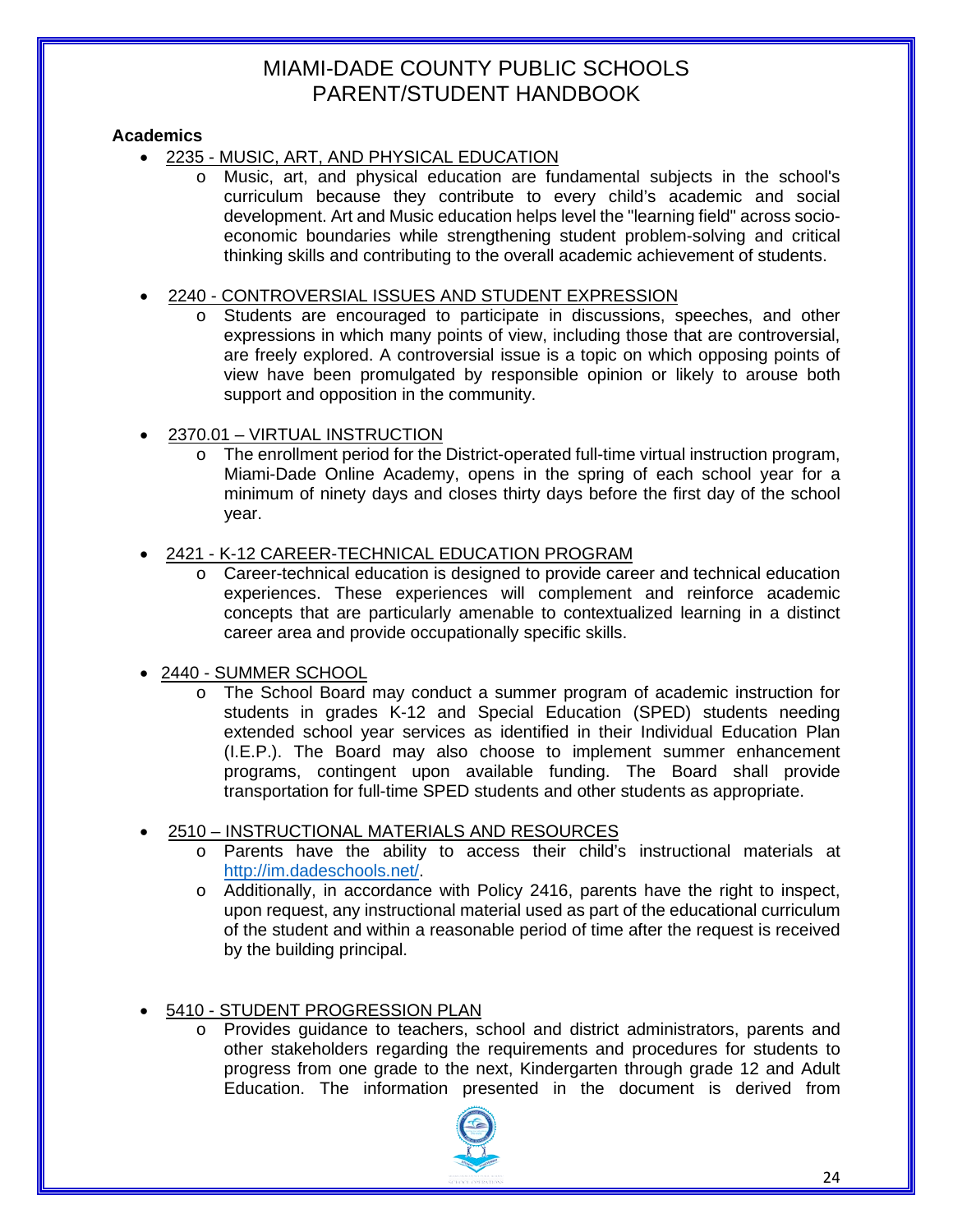requirements set forth by Florida Statutes, State Board of Education Rules and policies established by The School Board of Miami-Dade County.

### **Accident Reports/Incident Reports/School Safety**

- 3213 [STUDENT SUPERVISION AND WELFARE](http://www.neola.com/miamidade-fl/search/policies/po3213.htm)
	- o Protecting the physical and emotional well-being of students is of paramount importance. Each instructional staff member shall maintain the highest professional, moral, and ethical standards in dealing with the supervision, control, and protection of students on or off school property

### • 5540 - [INVESTIGATIONS INVOLVING STUDENTS](http://www.neola.com/miamidade-fl/search/policies/po5540.htm)

- o School administrators shall respond to incidents involving students occurring on school grounds or at school-sponsored events. When conducting an initial fact inquiry, if an administrator suspects that a crime has been committed, they must report the matter to School Police or another appropriate law enforcement agency to assume the investigative responsibilities.
- 5772 [WEAPONS](http://www.neola.com/miamidade-fl/search/policies/po5772.htm)
	- o Students are prohibited from possessing, storing, making, or using a weapon, including a concealed weapon, in a school safety zone and any setting that is under the control and supervision of the School Board for the purpose of school activities approved and authorized by the Board including, but not limited to, property leased, owned, or contracted for by the Board, a school-sponsored event, or in a Board-owned vehicle.
- 7217 [WEAPONS](http://www.neola.com/miamidade-fl/search/policies/po7217.htm)
	- o Visitors are prohibited from possessing, storing, making, or using a weapon, including a concealed weapon, in a school safety zone and any setting that is under the control and supervision of the Board for the purpose of school activities approved and authorized by the Board including, but not limited to, property leased, owned, or contracted for by the Board, a school-sponsored event, or in a Board-owned vehicle.
- 8405 [SCHOOL SAFETY](http://www.neola.com/miamidade-fl/search/policies/po8405.htm)
	- o The School Board is committed to maintaining a safe and drug-free environment in all of the District's schools. School crime and violence are multifaceted problems that need to be addressed in a manner that utilizes all available resources in the community through a coordinated effort of School District personnel, law enforcement agencies, and families. School administrators and local law enforcement officials must work together to provide for the safety and welfare of students while they are at school or a school-related event or are on their way to and from school.
- 8410 [CRITICAL INCIDENT RESPONSE/EMERGENCY PROCEDURES](http://www.neola.com/miamidade-fl/search/policies/po8410.htm)

The District Critical Incident Response Team (DCIRT) is responsible for assisting schools with emergencies/critical incidents as needed and coordinate District resources.

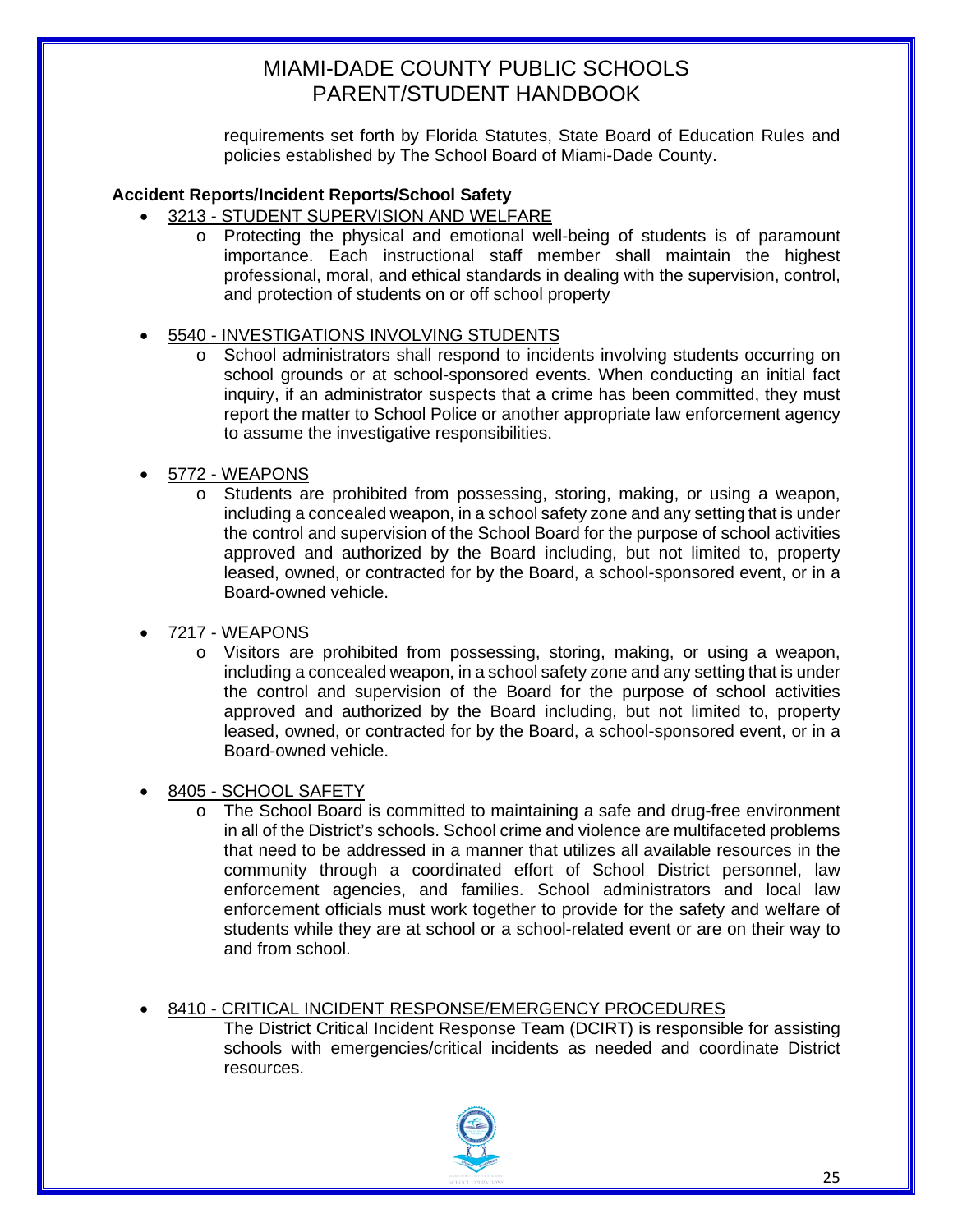# **Admission, Registration and Immunization Requirements**

- 5112 [ENTRANCE REQUIREMENTS](http://www.neola.com/miamidade-fl/search/policies/po5112.htm)
	- Establishes the admission and registration requirements for students entering school. The following documents and forms are to be provided upon initial registration:
		- **•** [Original birth certificate](http://attendanceservices.dadeschools.net/pdfs16/Birth-Age-Name_verification.pdf)
		- **•** [Verification of age and legal name](http://attendanceservices.dadeschools.net/pdfs16/Birth-Age-Name_verification.pdf)
		- **Proof of a physical examination by an approved health care provider** including a tuberculosis clinical screening, appropriate follow-up, and a [certificate of immunization](http://attendanceservices.dadeschools.net/pdfs16/immun_reqs.pdf)
		- Two (2) [verification of parent/legal current residence](http://attendanceservices.dadeschools.net/pdfs/proof-address.pdf) (address)
- 5114 [FOREIGN STUDENTS](http://www.neola.com/miamidade-fl/search/policies/po5114.htm)
	- o Entry requirements into schools are the same for all students, regardless of country of birth and immigration status. All students will register at the school of the actual residence of the parent in the attendance area as approved by the School Board.
- 5320 [IMMUNIZATION](http://www.neola.com/miamidade-fl/search/policies/po5320.htm)
	- o All students shall be immunized against polio, measles, diphtheria, rubella (German measles), pertussis, tetanus, mumps, hepatitis B, and Haemophilus Influenzae in accordance with State law, unless specifically exempt for medical or religious reasons. All Pre-K and Kindergarten students must also be immunized against varicella (chicken pox) or verification from the parent of a documented history of the disease. This policy applies to students who currently attend school in the District and those eligible to attend.

# **Animals on District Property**

- 8390 [ANIMALS ON DISTRICT PROPERTY](http://www.neola.com/miamidade-fl/search/policies/po8390.htm)
	- o Service animals as required by law are permitted in schools. "Service animals" pursuant to 28 C.F.R. 35.104, means any dog that is individually trained to do work or perform tasks for the benefit of an individual with a disability, including a physical, sensory, psychiatric, intellectual, or other mental disability.
	- o All animals, including service animals, housed on District property or brought on District property on a regular basis must meet every State and County veterinary requirement, including but not limited to, rabies vaccination or other inoculations required to be properly licensed.
	- o Students are not allowed to bring pets to school.

# **Anti-Discrimination Policy**

- 3362 [ANTI-DISCRIMINATION/HARASSMENT](http://www.neola.com/miamidade-fl/search/policies/po3362.htm)
	- o The Board will vigorously enforce its prohibition against discrimination/harassment based on sex, race, color, ethnic or national origin, citizenship status, religion, marital status, disability, genetic information, age, political beliefs, sexual orientation, gender, gender identification, social and family background, linguistic preference, pregnancy, and any other legally prohibited basis.
	- o This policy provides the steps to individual complaints of discrimination of harassing conduct and the process for addressing the complaints.

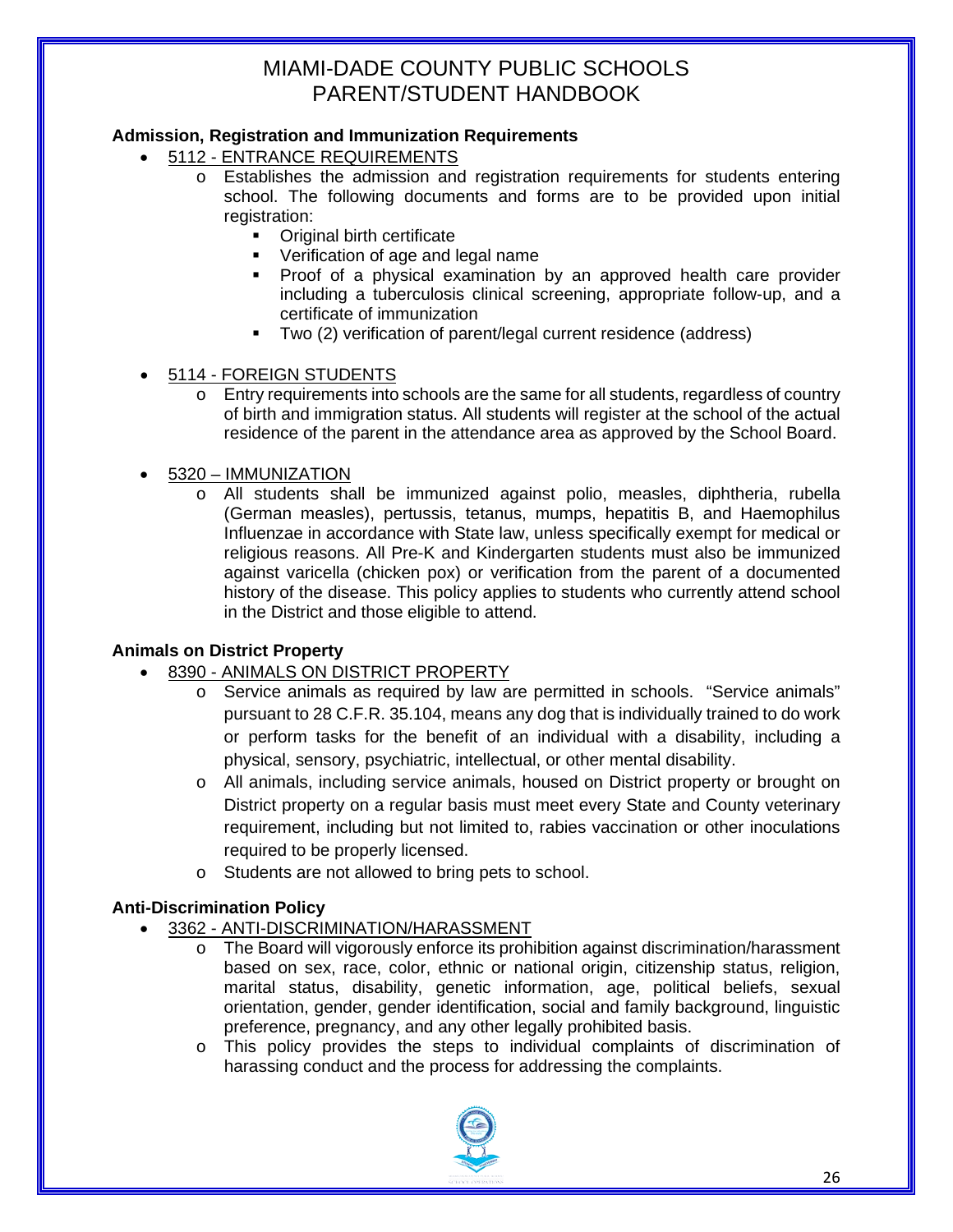# • 5131 – [STUDENT TRANSFERS AND CONTROLLED OPEN ENROLLMENT](http://www.neola.com/miamidade-fl/search/policies/po5131.htm)

A parent may request a Hope Scholarship for a student who was subjected to an incident of battery, harassment, hazing, bullying, kidnapping, physical attack, robbery, sexual offense, assault, threat, intimidation, or fighting at school.

# • 5517 – [ANTI-DISCRIMINATION/HARASSMENT \(STUDENTS\)](http://www.neola.com/miamidade-fl/search/policies/po5517.htm)

The School Board shall comply with all Federal laws and regulations prohibiting discrimination and all requirements and regulations of the U.S. Department of Education. The Board will enforce its prohibition against discrimination/harassment based on sex, race, color, ethnic or national origin, religion, marital status, disability, age, political beliefs, sexual orientation, gender, gender identification, social and family background, linguistic preference, pregnancy, and any other basis prohibited by law. This policy prohibits discrimination and harassment at all School District operations, programs, and activities on school property, or at another location if it occurs during an activity sponsored by the Board.

# • 5517.01 – [BULLYING AND HARASSMENT](http://www.neola.com/miamidade-fl/search/policies/po5517.01.htm)

- O The School Board is committed to providing a safe learning environment for all students and shall strive to eradicate bullying and harassment in its schools by providing awareness, prevention, and education in promoting a school atmosphere in which bullying, harassment, and intimidation will not be tolerated by students, Board employees, visitors, or volunteers.
- 5517.02 [DISCRIMINATION/HARASSMENT COMPLAINT PROCEDURES FOR](http://www.neola.com/miamidade-fl/search/policies/po5517.02.htm)  **STUDENTS** 
	- o Students and parents are encouraged to promptly report complaints of discriminatory or harassing conduct to their Principal. Additionally, they may file the complaint directly with the Region Office or the District's Office of Civil Rights Compliance (CRC).
	- o The Office of Civil Rights Compliance (CRC) is responsible for investigating complaints of discrimination and harassment, including sexual harassment and retaliation filed by employees, students and their parents.
	- $\circ$  This policy provides the steps to individual complaints of discrimination of harassing conduct and the process for addressing the complaints.

# **Attendance Policy/School Hours**

- 5200 [ATTENDANCE:](http://www.neola.com/miamidade-fl/search/policies/po5200.htm)
	- o Student attendance is a means of improving student performance and critical in raising student achievement. Together, the staff of Miami-Dade County Public Schools, students, parents and the community must make every effort to lessen the loss of instructional time to students.

# • 5225 - [ABSENCES FOR RELIGIOUS HOLIDAYS](http://www.neola.com/miamidade-fl/search/policies/po5225.htm)

o Student absences for religious purposes, as identified on the approved holidays listed in the [Student Attendance Reporting Procedures PK-12 Handbook](http://ehandbooks.dadeschools.net/policies/89.pdf)*,* may not prohibit students from receiving attendance awards or other attendance incentives at the school level, region level, or District level.

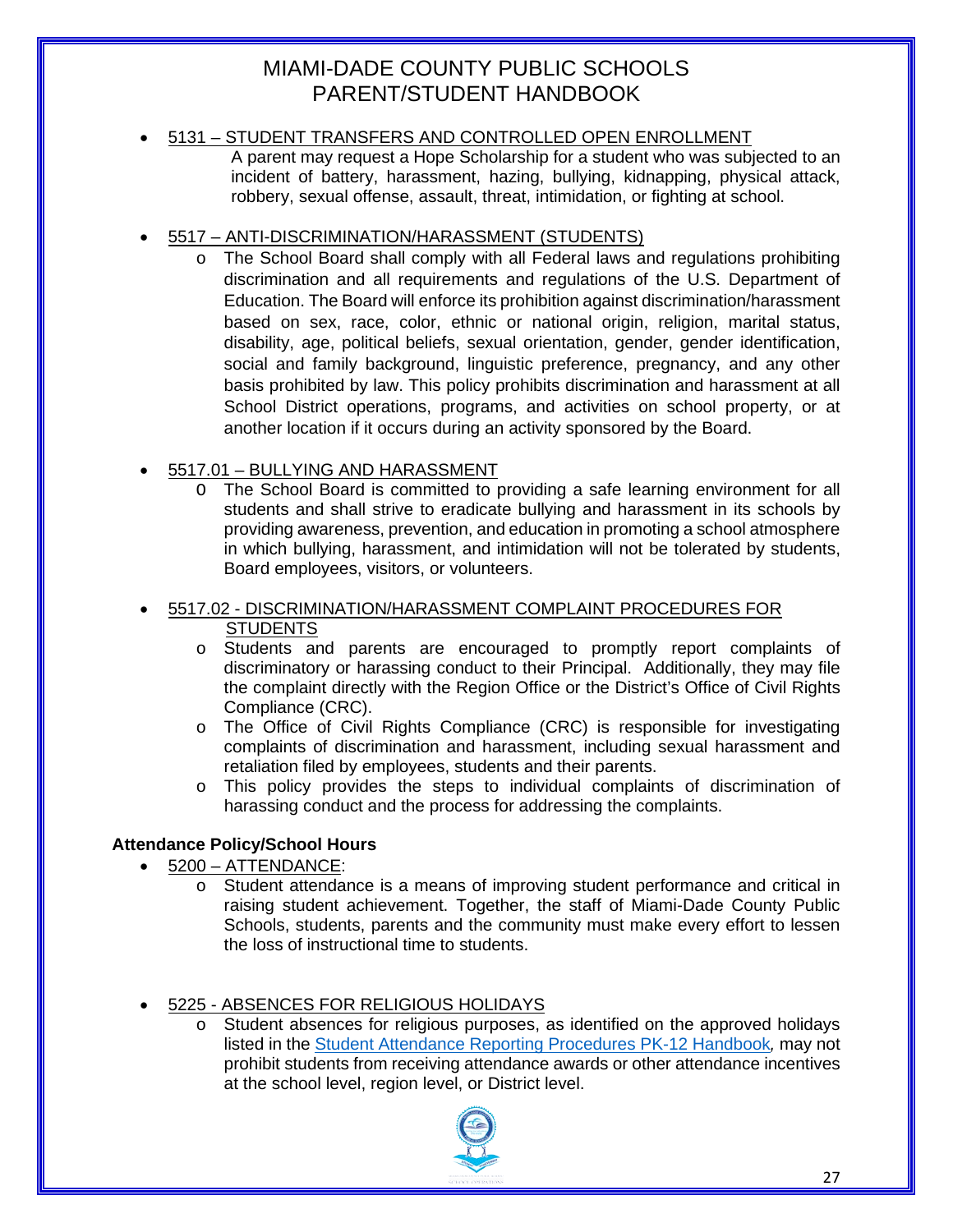- 5230 [LATE ARRIVAL AND EARLY DISMISSAL](http://www.neola.com/miamidade-fl/search/policies/po5230.htm)
	- Students shall be in attendance throughout the school day. If a student will be late to school or dismissed before the end of the school day, the parent shall notify the school in advance and state the reason for the tardiness or early dismissal. Justifiable reasons shall be determined by the principal. Students will be counted absent if they are not present in class for at least half of the class period. To be counted "present" for the day, the student must be in attendance for a minimum of **two hours** of the day unless extenuating circumstances exist.
- 8220 [SCHOOL DAY](http://www.neola.com/miamidade-fl/search/policies/po8220.htm)
	- o The Superintendent shall annually establish the hours of the school day. The Superintendent may authorize exceptions from the regular school day.
	- $\circ$  The Superintendent may close the schools, delay the opening of school, or dismiss school early when such alteration in the regular session is required for the protection of the health and safety of students and staff members.

### **Ceremonies & Observances**

- 8800 [RELIGIOUS/PATRIOTIC CEREMONIES AND OBSERVANCES](http://www.neola.com/miamidade-fl/search/policies/po8800.htm)
	- o Acknowledgement of, explanation of, and teaching about religious holidays of various religions is permitted. Celebration activities involving nonreligious decorations and use of secular works are permitted, but it is the responsibility of all faculty members to ensure that such activities are strictly voluntary, do not place an atmosphere of social compulsion or ostracism on minority groups or individuals, and do not interfere with the regular school program.

#### **Class Size**

# • [CLASS SIZE STATE STATUTE](http://www.leg.state.fl.us/statutes/index.cfm?App_mode=Display_Statute&URL=1000-1099/1003/Sections/1003.03.html)

 $\circ$  Florida citizens approved an amendment that set limits on the number of students in core academic classes in public schools. The amendment requires classes to be in compliance at the class level. However, pursuant to language passed by the 2013 Florida Legislature in HB 7009 and subsequently approved by the Governor, amending Florida Statutes 1002.31, Public School Parental Choice, the calculation for compliance with class size limits pursuant to s. 1003.03 for a school or program that is a public school of choice is measured by the average number of students at the school level.

#### **Clinic**

- 5330 [USE OF MEDICATIONS](http://www.neola.com/miamidade-fl/search/policies/po5330.htm)
	- o The School Board shall not be responsible for the diagnosis and treatment of student illness. The administration of prescribed medication and/or medicallyprescribed treatments to a student during school hours will be permitted only when failure to do so would jeopardize the health of the student, the student would not be able to attend school if the medication or treatment were not made available during school hours, or the child is disabled and requires medication to benefit from his/her educational program.

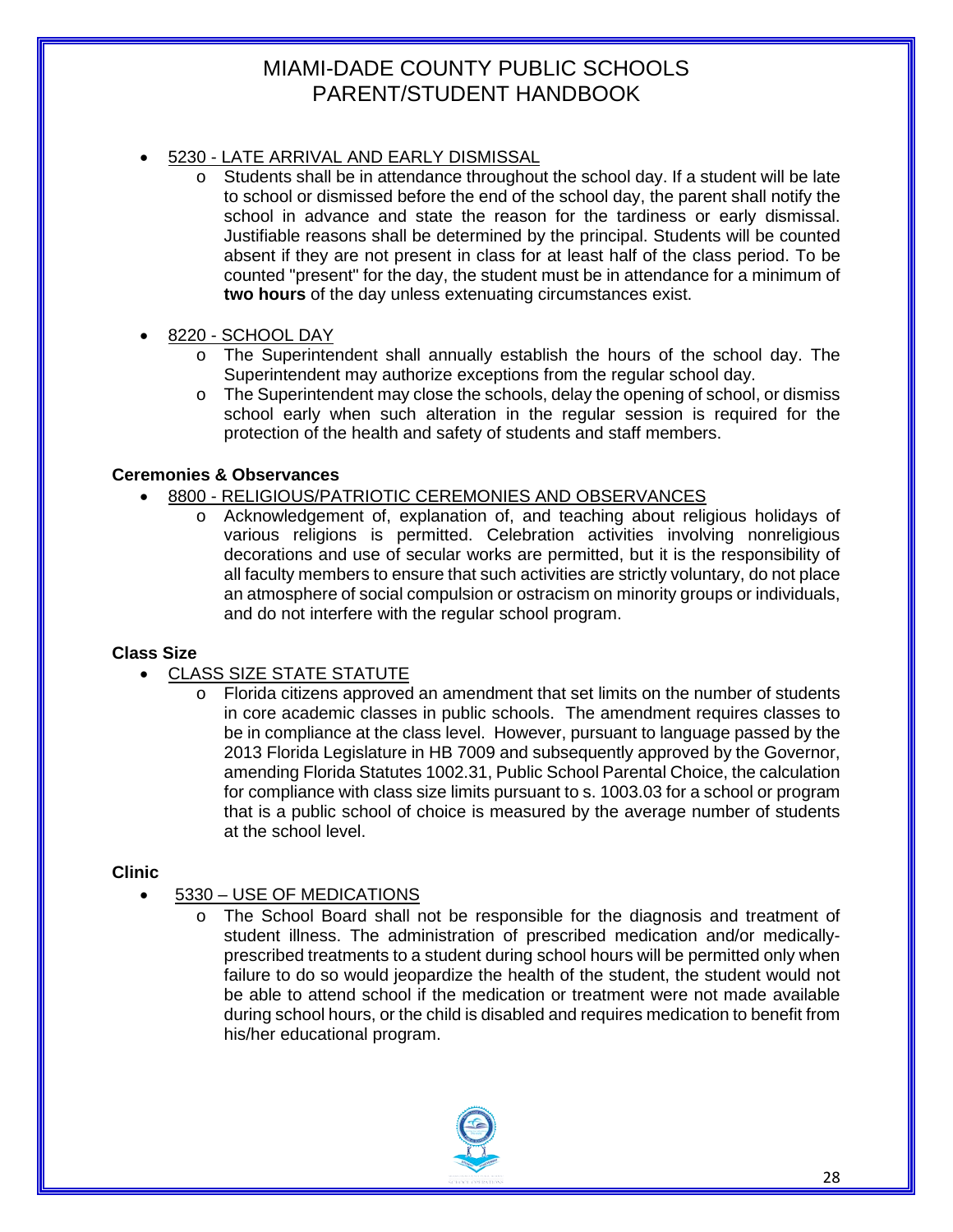# **Code of Student Conduct**

- 2451 [ALTERNATIVE SCHOOL PROGRAMS](http://www.neola.com/miamidade-fl/search/policies/po2451.htm)
	- The Superintendent may provide alternative education programs for students who, in the opinion of the Superintendent, will benefit from this educational option. Participation in an alternative program does not exempt the student from complying with school attendance rules or the Code of Conduct.

### • 5136.02 - [SEXTING](http://www.neola.com/miamidade-fl/search/policies/po5136.02.htm)

o Sexting is the act of sending or forwarding through cellular telephones and other electronic media sexually explicit, nude, or partially nude photographs/images. [add something about disciplinary measures] It is the District's mission to ensure the social, physical, psychological, and academic well-being of all students. The educational purposes of the schools are best accomplished in a climate of student behavior that is socially acceptable and conducive to the learning and teaching process.

# • 5500 - [STUDENT CONDUCT AND DISCIPLINE](http://www.neola.com/miamidade-fl/search/policies/po5500.htm)

- o The Miami-Dade County School Board [Code of Student Conduct \(COSC\)](http://ehandbooks.dadeschools.net/policies/90/) focuses on providing and maintaining a safe and positive learning environment for students, faculty, staff and community.
- o A major consideration in the application of the Code of Student Conduct is cultivating a positive school climate to support academic achievement, promote fairness, civility, acceptance of diversity, and mutual respect. Toward that end, the range of inappropriate behavior is divided into five groups, along with both recommended and mandated corrective strategies.
- o The Code of Student Conduct addresses the role of the parents/guardians, the students, and school, but also focuses on core values and model student behavior, rights and responsibilities of students, addressing student behavior, and disciplinary procedures. Furthermore, teachers, counselors and administrators work to use a variety of progressive corrective or guidance strategies to correct the inappropriate behaviors.

# • 5511 - [DRESS CODE AND SCHOOL UNIFORMS](http://www.neola.com/miamidade-fl/search/policies/po5511.htm)

 $\circ$  Students are expected to come to school with proper attention having been given to personal cleanliness, grooming, and neatness of dress. Students whose personal attire or grooming distracts the attention of other students or teachers from their school work shall be required to make the necessary alterations to such attire or grooming before entering the classroom or be sent home by the principal to be properly prepared for school. Students who fail to meet the minimum acceptable standards of cleanliness and neatness as determined by the principal and as specified in this policy shall be subject to appropriate disciplinary measures.

#### **Digital Conversion/Social Media**

- 7540.03 [STUDENT RESPONSIBLE USE OF TECHNOLOGY, SOCIAL MEDIA, AND](http://www.neola.com/miamidade-fl/search/policies/po7540.03.htm) 
	- [DISTRICT NETWORK SYSTEMS](http://www.neola.com/miamidade-fl/search/policies/po7540.03.htm)

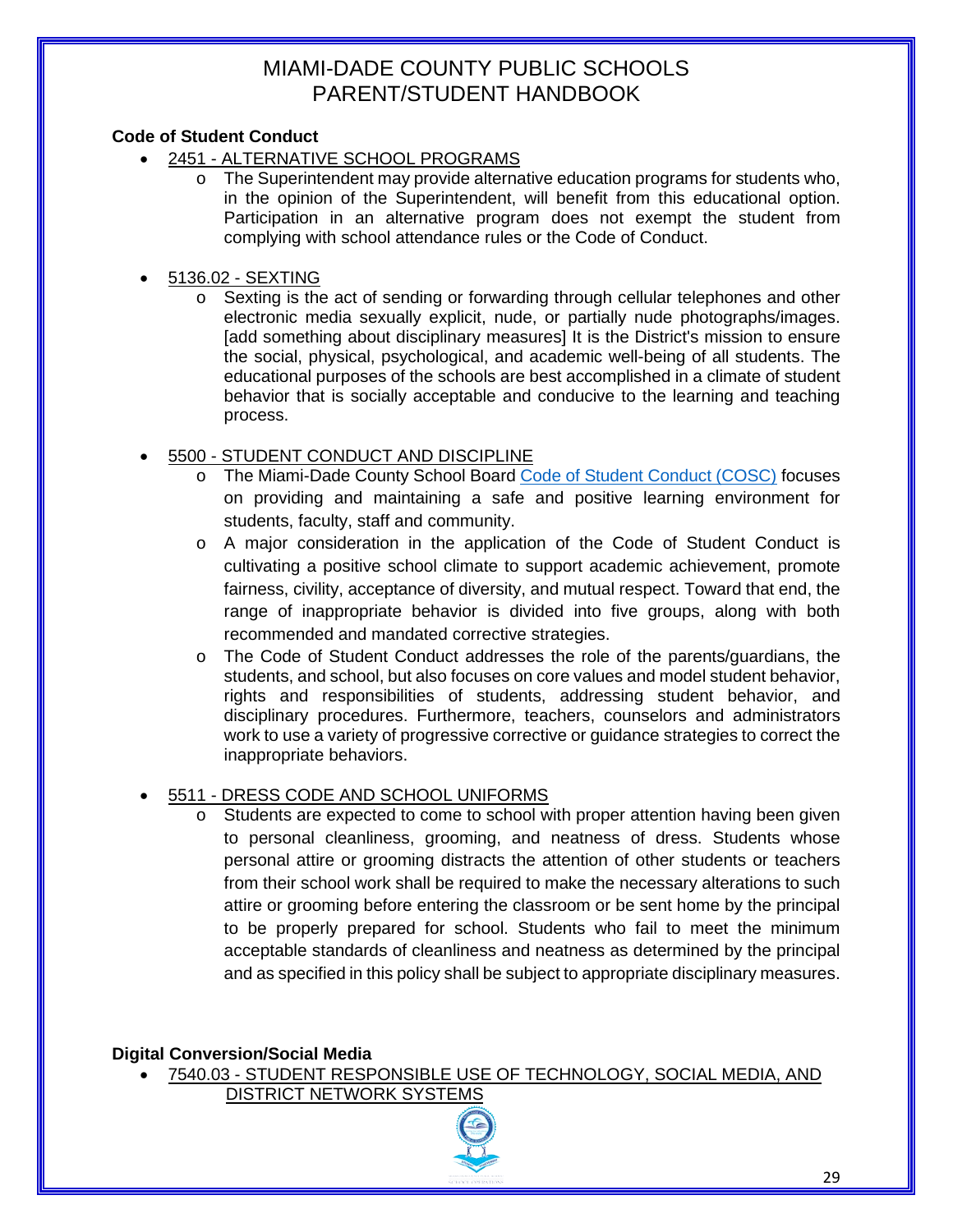o The School Board provides students access to a large variety of technology and network resources which provide multiple opportunities to enhance learning and improve communication within the school district and the community. All users must, however, exercise appropriate and responsible use of school and District technology and information systems. Users include anyone authorized by administration to use the network. This policy is intended to promote the most effective, safe, productive, and instructionally sound uses of network information and communication tools.

# **Equal Opportunity**

- 2260 [NONDISCRIMINATION AND ACCESS TO EQUAL EDUCATIONAL](http://www.neola.com/miamidade-fl/search/policies/po2260.htm) 
	- **OPPORTUNITY**
	- o The School Board shall provide equal opportunity for all students and will not discriminate or tolerate harassment in its educational programs or activities on any basis prohibited by law or Board policy.
- 5111.01 [HOMELESS STUDENTS](http://www.neola.com/miamidade-fl/search/policies/po5111.01.htm)
	- o Each child of a homeless individual and each homeless youth shall have equal access to the same free, appropriate public education, including a public preschool education, as provided to other children and youths.

# **Fieldtrips/School Social Events**

- 2340 [FIELD AND OTHER DISTRICT-SPONSORED TRIPS](http://www.neola.com/miamidade-fl/search/policies/po2340.htm)
	- o Field trips should supplement and enrich classroom procedures by providing learning experiences in an environment outside the schools, arouse new interests among students, help students relate school experiences to the reality of the world outside of school, bring the resources of the community - natural, artistic, industrial, commercial, governmental, educational - within the student's learning experience, and afford students the opportunity to study real things and real processes in their actual environment.
	- $\circ$  Other District-sponsored trips are defined as any planned, student-travel activity approved as part of the District's total educational program and is under the direct supervision and control of an instructional staff member or any advisor designated by the Superintendent.
- 5850 [SCHOOL SOCIAL EVENTS](http://www.neola.com/miamidade-fl/search/policies/po5850.htm)
	- o School facilities and appropriate staff will be made available for social events approved by the principal within and outside school facilities.

#### • 8640 - [TRANSPORTATION FOR FIELD AND OTHER DISTRICT-SPONSORED TRIPS](http://www.neola.com/miamidade-fl/search/policies/po8640.htm)

o Regular or special-purpose school vehicles shall be used for transportation on field and other District-sponsored trips.

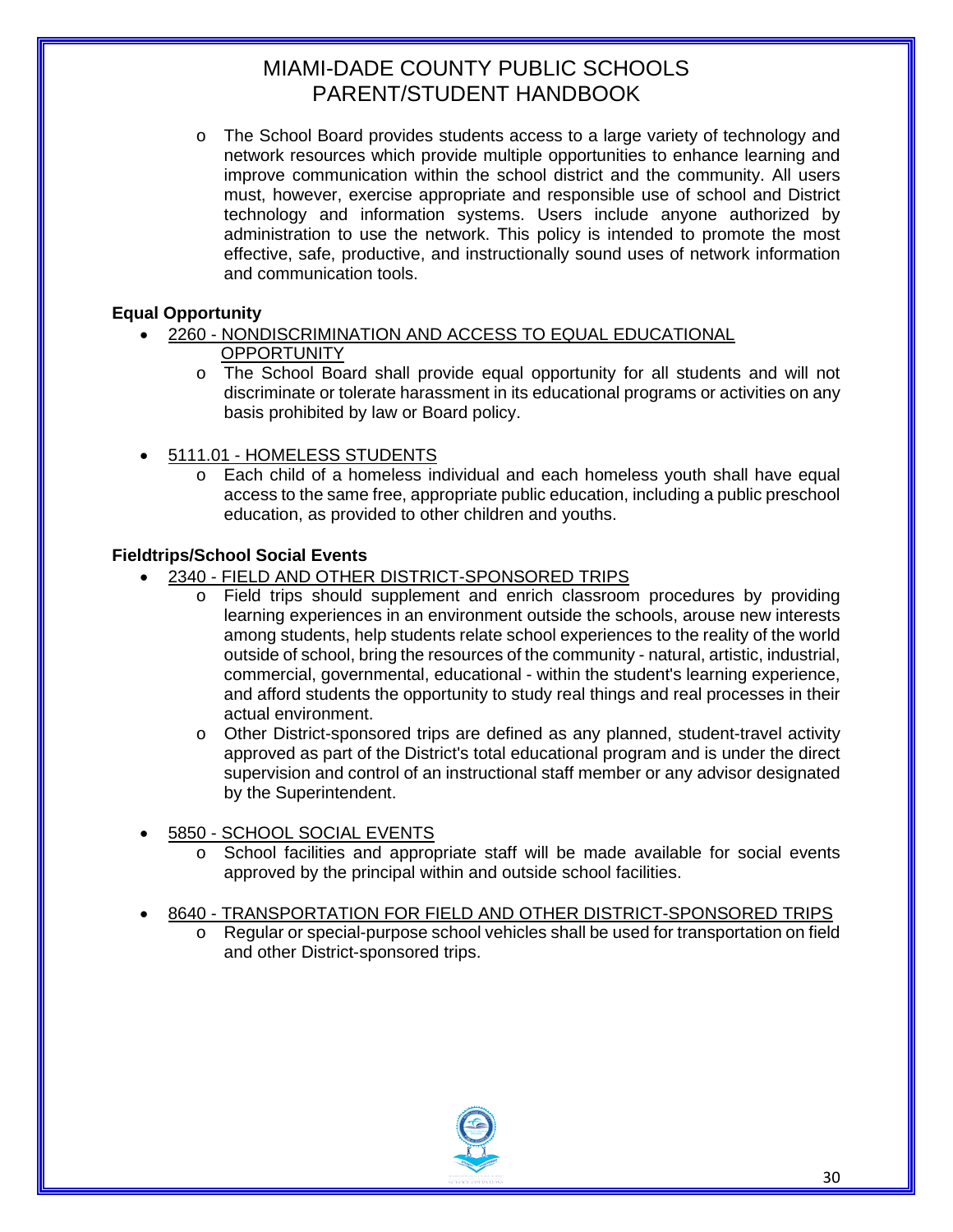# **Financial Obligations**

- 6152 [STUDENT FEES](http://www.neola.com/miamidade-fl/search/policies/po6152.htm)
	- o The School Board may levy certain charges to students to facilitate the utilization of adequate, appropriate learning materials used in the course of instruction.

# **Food & Nutrition/Wellness Policy**

- 8500 [FOOD SERVICES](http://www.neola.com/miamidade-fl/search/policies/po8500.htm)
	- o The Food and Nutrition service program strives to provide school food services consistent with the nutritional needs of students and provide school food services that contribute to the student's educational experiences and the development of desirable eating habits.
- 8510 [WELLNESS POLICY](http://www.neola.com/miamidade-fl/search/policies/po8510.htm)
	- o The District is committed to providing a healthy environment for students and staff within the school environment, recognizing that individuals must be physically, mentally, and socially healthy in order to promote wellness and academic performance.
	- o The District focuses on achieving five goals: nutrition, physical education, physical activity: recess, health & nutrition literacy and preventive healthcare.
- 8531 [FREE AND REDUCED-PRICE MEALS](http://www.neola.com/miamidade-fl/search/policies/po8531.htm) 
	- o All students determined to be economically needy shall be provided upon request a free or reduced price meal or meals at school.

# **Fundraising**

- 5830 [STUDENT FUNDRAISING](http://www.neola.com/miamidade-fl/search/policies/po5830.htm)
	- o Student fundraising by students is limited in order to prevent disruption and includes student solicitation and collection of money for any purpose including collection of money in exchange for tickets, papers, or any other goods or services. Student fundraising in school, on school property, or at any school-sponsored event is permitted only when the profit is to be used for school purposes or for an activity connected with the schools.
	- $\circ$  No student, school organization, or member of the school staff may solicit funds in the name of the school from the public for any purpose without prior approval of the school principal and the Region Superintendent or his/her designee. All approvals must be in writing using the approved District forms and must be retained at the school for audit purposes.
- 6605 [CROWDFUNDING](http://www.neola.com/miamidade-fl/search/policies/po6605.htm)
	- o Crowdfunding activities aimed at raising funds for a specific classroom or school activity, including extra-curricular activity, or to obtain supplemental resources (e.g., supplies or equipment) that are not required to provide a free appropriate public education to any students in the classroom may be permitted, but only with the specific approval by the principal and the region administrator. Crowdfunding for specific causes requires the approval of the Superintendent or his/her designee.

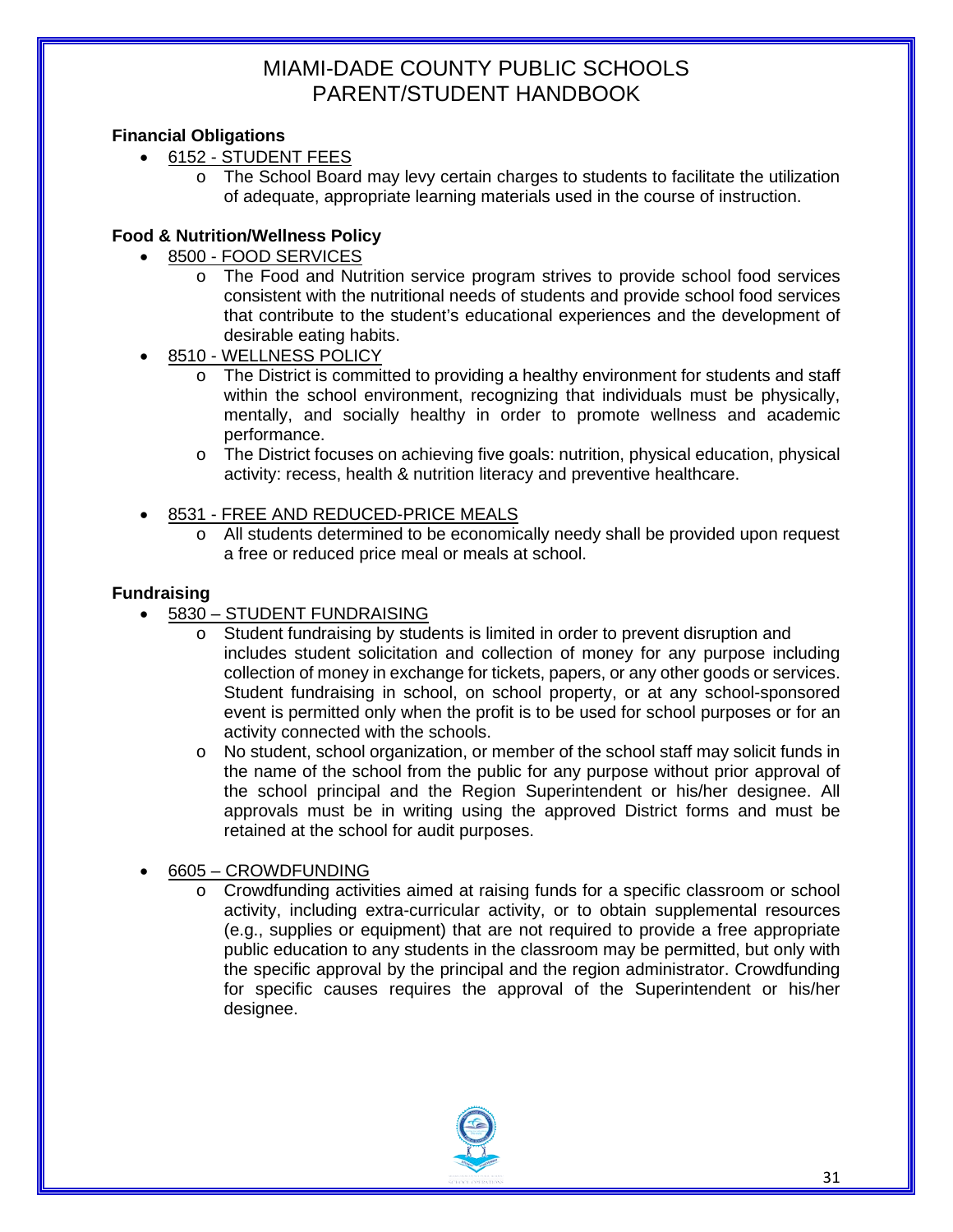- 9211 PARENT ORGANIZATIONS, BOOSTER CLUBS, AND OTHER FUND-RAISING **ACTIVITIES** 
	- o The School Board appreciates the efforts of all organizations whose objectives are to enhance the educational experiences of District students, to help meet educational needs of students and/or provide extra educational benefits.

# **Health Screening**

- 2410 [SCHOOL HEALTH SERVICES PROGRAM](http://www.neola.com/miamidade-fl/search/policies/po2410.htm)
	- $\circ$  The health services provided by the District shall supplement, not replace, parental responsibility, and shall appraise, protect, and promote student health. These services shall be designed to encourage parents to devote attention to child health, to discover health problems, and to encourage the use of the services of physicians, dentists, and community health agencies as needed. Vision, hearing, scoliosis and growth and development screenings are conducted based on mandated grade levels.
		- $\circ$  Screenings do not substitute a thorough examination in a medical provider's office.

# **Homework**

- 2330 [HOMEWORK](http://www.neola.com/miamidade-fl/search/policies/po2330.htm)
	- $\circ$  Homework is an essential component of the learning process for students with the assignment of meaningful learning activities. Assignments should be based on learning outcomes that build students' conceptual understanding, develop thinking skills, and focus on the application of knowledge.

# **Internship**

- 2424 [STUDENT INTERNSHIPS](http://www.neola.com/miamidade-fl/search/policies/po2424.htm)
	- Student participation in an internship program authorized by the High School to Business Career Enhancement Act may serve as a positive educational experience and provide a foundation for future employment opportunities.

# **Parent Choice Student Transfers**

- 2431 [INTERSCHOLASTIC ATHLETICS](http://www.neola.com/miamidade-fl/search/policies/po2431.htm)
	- o All activities relating to competitive sport contests, games, or events involving individual students or teams of students from high schools in this District with those from a high school in another district.
	- o All high schools shall be members of and governed by the Florida High School Athletic Association (FHSAA) rules and regulations and shall comply with the eligibility requirements established by the FHSAA.
- 5120 [STUDENT SCHOOL ASSIGNMENT AND ATTENDANCE BOUNDARY](http://www.neola.com/miamidade-fl/search/policies/po5120.htm)  **COMMITTEE** 
	- o The assignment of students to District schools shall be consistent with the best interests of students and the best use of District resources.
- 5131 [STUDENT TRANSFERS AND CONTROLLED OPEN ENROLLMENT](http://www.neola.com/miamidade-fl/search/policies/po5131.htm)
	- O This policy governs all regular school transfers from one (1) school to another, except for transfers to magnet schools and programs that are subject to specific admissions requirements and/or random lotteries that are governed by Policy [2370](http://www.neola.com/miamidade-fl/search/policies/po2370.htm). Magnet Programs/Schools.

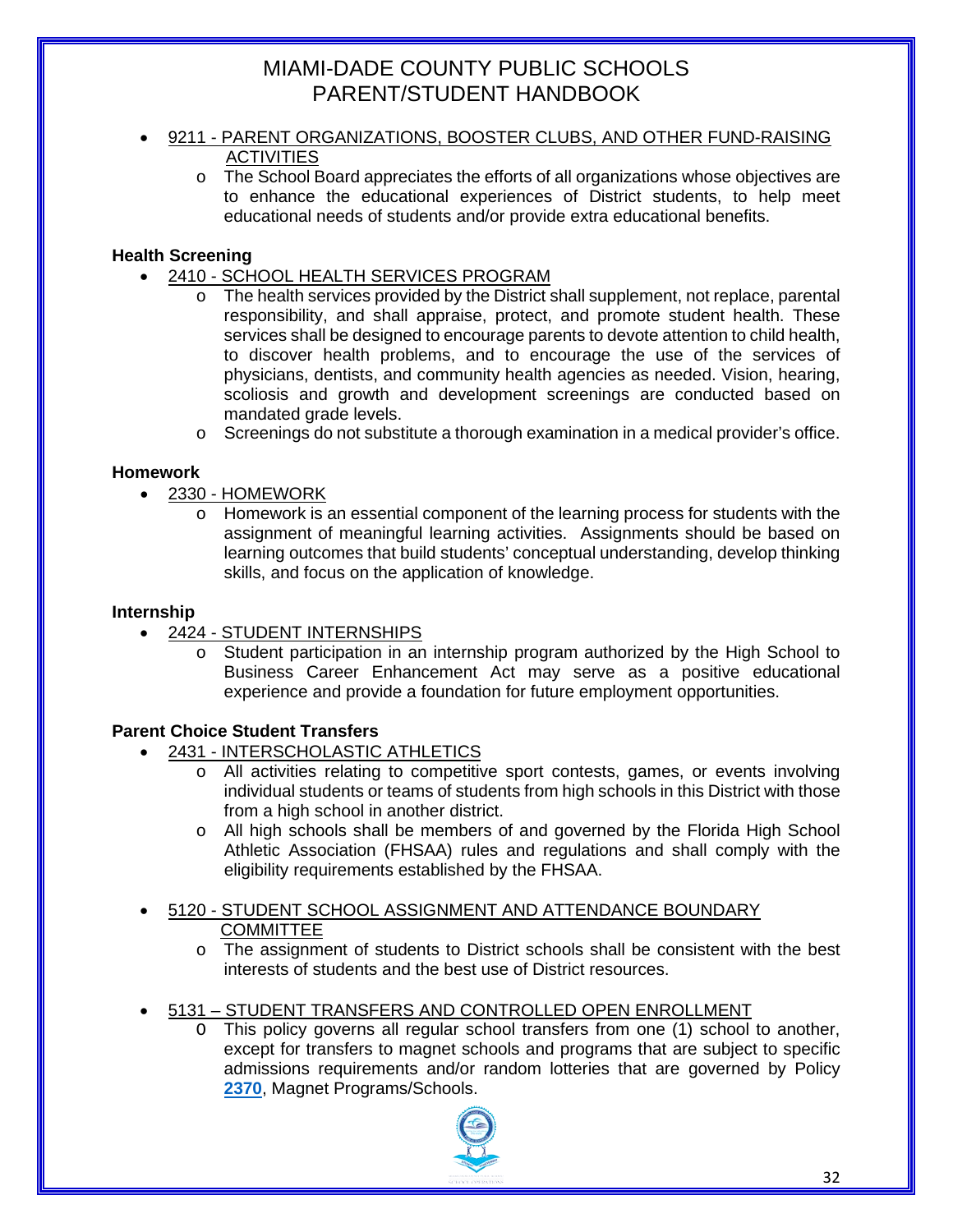- O Controlled Open Enrollment allows the School District to make K-12 school assignments using parents indicated preferential educational choice in-county and out-of-county. This section of the policy does not apply to charter schools. Charter schools must adopt their own controlled open enrollment plan.
- O Controlled Open Enrollment is active during a specific window period between end of year and the subsequent school year.

### **Parent Involvement**

- 2111 PARENT INVOLVEMENT– [A HOME-SCHOOL-DISTRICT PARTNERSHIP](http://www.neola.com/miamidade-fl/search/policies/po2111.htm)
	- $\circ$  A collaborative environment is encouraged in which the parents and families of District students are invited and encouraged to be involved stakeholders in the school community. This policy establishes the framework and responsibilities for implementation of strategies to increase family and community involvement. A copy of this policy must be distributed to all parents.
- 9210 [PARENT ORGANIZATIONS](http://www.neola.com/miamidade-fl/search/policies/po9210.htm)
	- o The Parent-Teacher/Parent-Teacher-Student Associations (PTA/PTSA) in the District are acknowledged as sincerely interested in, and staunch supporters of public education in Miami-Dade County.

### **Pledge of Allegiance**

- 8810 [THE AMERICAN FLAG](http://www.neola.com/miamidade-fl/search/policies/po8810.htm)
	- o The Pledge of Allegiance shall be recited at the beginning of the day in every school.
	- $\circ$  A student has the right not to participate in reciting the pledge. Upon written request by his/her parent, the student must be excused from reciting the pledge, including standing and placing the right hand over his/her heart.

#### **Privac[y](http://www.neola.com/miamidade-fl/search/policies/po2416.htm)**

- 2416 [STUDENT PRIVACY AND PARENTAL ACCESS TO INFORMATION](http://www.neola.com/miamidade-fl/search/policies/po2416.htm)
	- $\circ$  Parents have the right to inspect, upon request, a survey or evaluation created by a third party or any instrument used in the collection of personal information before the survey/evaluation is administered or distributed by the school to the student. The parent will have access to the survey/evaluation or instrument within a reasonable period of time after the request is received by the principal.

#### **Schools of Choice/Magnet Schools**

- 2370 [MAGNET PROGRAMS/SCHOOLS](http://www.neola.com/miamidade-fl/search/policies/po2370.htm)
	- Magnet programs/schools broaden public school choice, stem declining enrollment, mitigate overcrowding, help comply with Federal and State-mandated public school choice provisions, accommodate parent/student interest, improve the quality of education, and promote diverse student enrollments. Magnet programs/schools are unique educational programs operating within the District, for which additional resources and/or ancillary services may be provided to help make such educational experiences available to students beyond a single attendance boundary area.

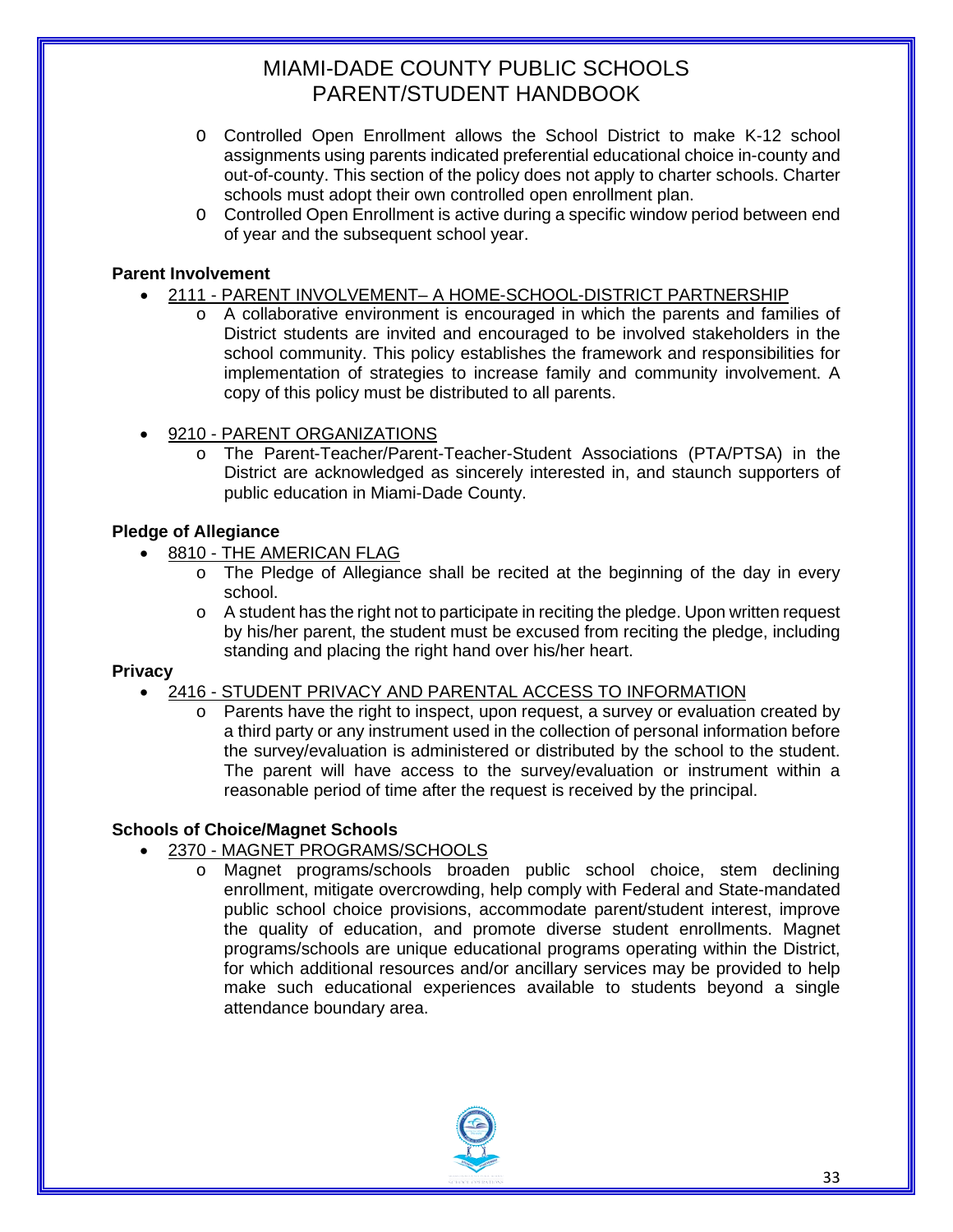# **School Transportation/Bus Safety Conduct**

- 8600 [TRANSPORTATION](http://www.neola.com/miamidade-fl/search/policies/po8600.htm)
	- o Students living more than two miles from their home school will be eligible for District-provided bus transportation. Students who attend school out of their home school zone will not be eligible for District-provided transportation.

### **Special Education**

- 2460 [EXCEPTIONAL STUDENT EDUCATION](http://www.neola.com/miamidade-fl/search/policies/po2460.htm)
	- o The School Board shall provide a free, appropriate, public education for students with disabilities according to State and Federal laws, rules, and regulations and shall implement the procedures document entitled Exceptional Student Education Policies and Procedures.

#### **Student Activities**

- 5845 [STUDENT ACTIVITIES](http://www.neola.com/miamidade-fl/search/policies/po5845.htm)
	- $\circ$  All clubs and organizations approved by the principal to operate within the school must comply with this district policy. A student who wishes to represent the school through interscholastic competitions or performance must comply with the criteria set forth in policy.

# **Student Records/Access to Student Records**

- 8330 [STUDENT RECORDS](http://www.neola.com/miamidade-fl/search/policies/po8330.htm)
	- Parents and eligible students have the right to access education records, including the right to inspect and review those records, and have the right to waive their access to their education records in certain circumstances. Prior written consent of the parent, guardian, or eligible student shall be obtained prior to disclosing personally identifiable student information, except under certain circumstances.
- 8350 [CONFIDENTIALITY](http://www.neola.com/miamidade-fl/search/policies/po8350.htm)
	- o A student's educational record and all personally identifiable information shall not be properly released except on the condition that the information being transferred will not be subsequently released to any other party without first obtaining the consent of the parent or adult/eligible student.

#### **Student Services**

- 2290 [CHARACTER EDUCATION](http://www.neola.com/miamidade-fl/search/policies/po2290.htm)
	- o The School Board shall assist all students in developing the core values and strength of character needed for them by to become caring, responsible citizens at home, school, and in the community. There are nine core values that form the basis for the character education program. These values are Citizenship, Cooperation, Fairness, Honesty, Kindness, Integrity, Pursuit of Excellence, Respect, and Responsibility.

• 5530 - [DRUG PREVENTION](http://www.neola.com/miamidade-fl/search/policies/po5530.htm)

- o Schools shall strive to prevent drug abuse and help drug abusers through educational means.
- o The use, possession, concealment, or distribution of any drug or any drug-related paraphernalia, or the misuse of a product containing a substance that can provide